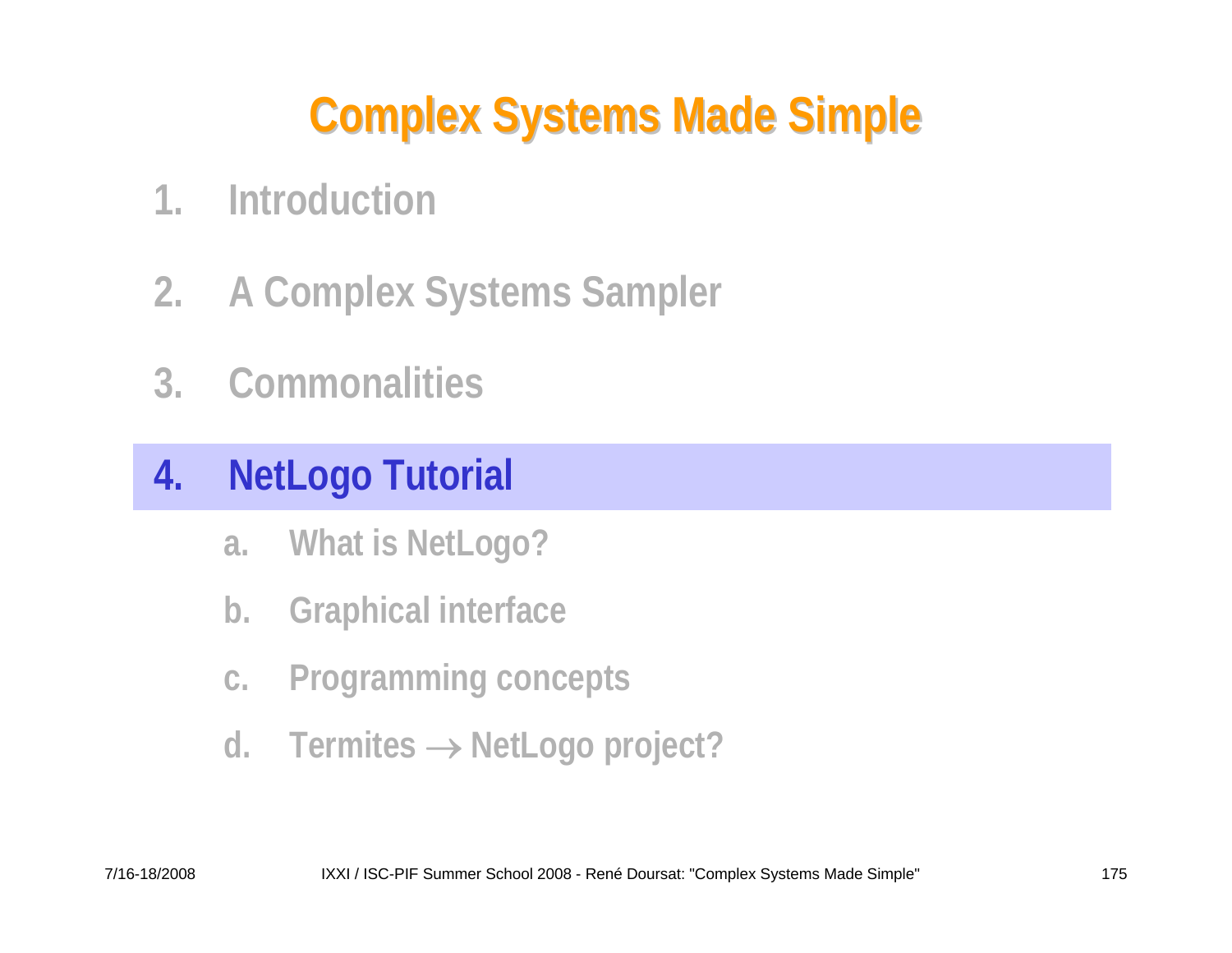# **Complex Systems Made Simple Complex Systems Made Simple**

- **1. Introduction**
- **2. A Complex Systems Sampler**
- **3. Commonalities**
- **4. NetLogo Tutorial**
	- **a. What is NetLogo?** *Modeling, flash history, the world*
	- **b. Graphical interface**
	- **c. Programming concepts**
	- **d. Termites** → **NetLogo project?**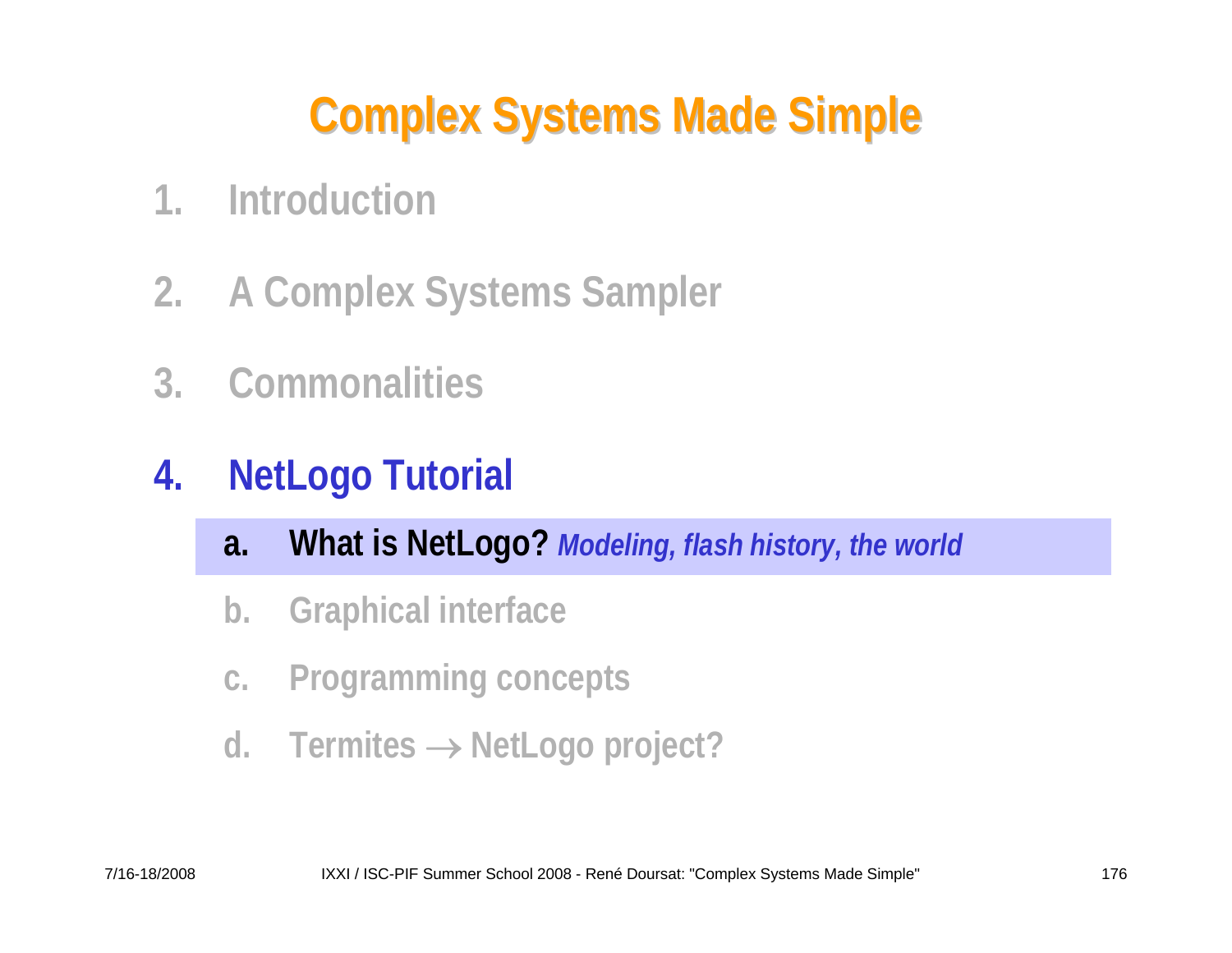**a. What is NetLogo? –** *Modeling complex systems*

- 9 **programmable modeling environment for simulating natural and social phenomena**
	- well suited for complex system modeling that evolves over time
	- hundreds or thousands of independent agents operating concurrently
	- exploring the connection between the micro-level behavior of individuals and the macro-level patterns that emerge from the interaction of many individuals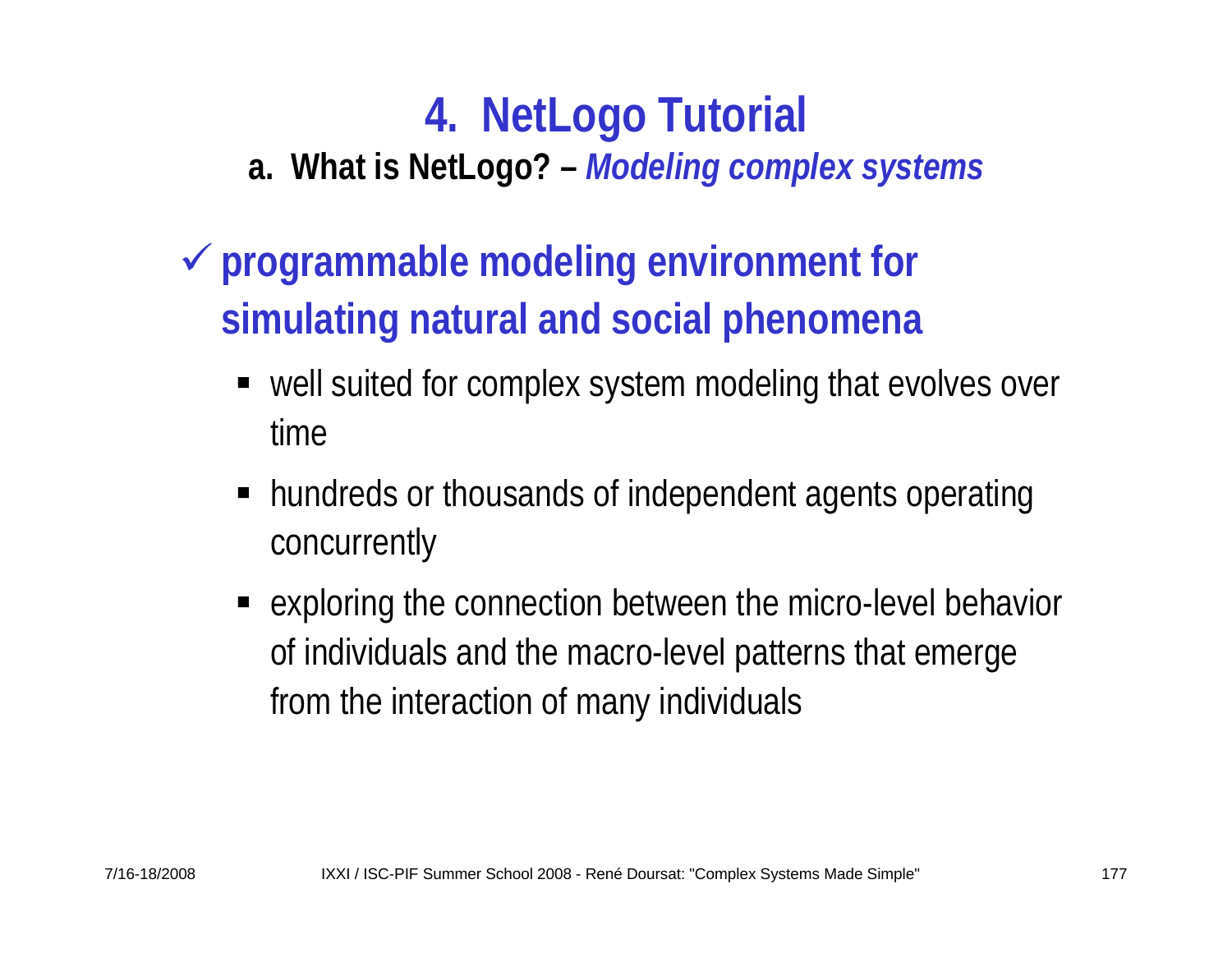#### **a. What is NetLogo? –** *Modeling complex systems*

## 9 **easy-to-use application development environment**

- **•** opening simulations and playing with them
- creating custom models: quickly testing hypotheses about self-organized systems
- models library: large collection of pre-written simulations in natural and social sciences that can be used and modified
- **Simple scripting language**
- user-friendly graphical interface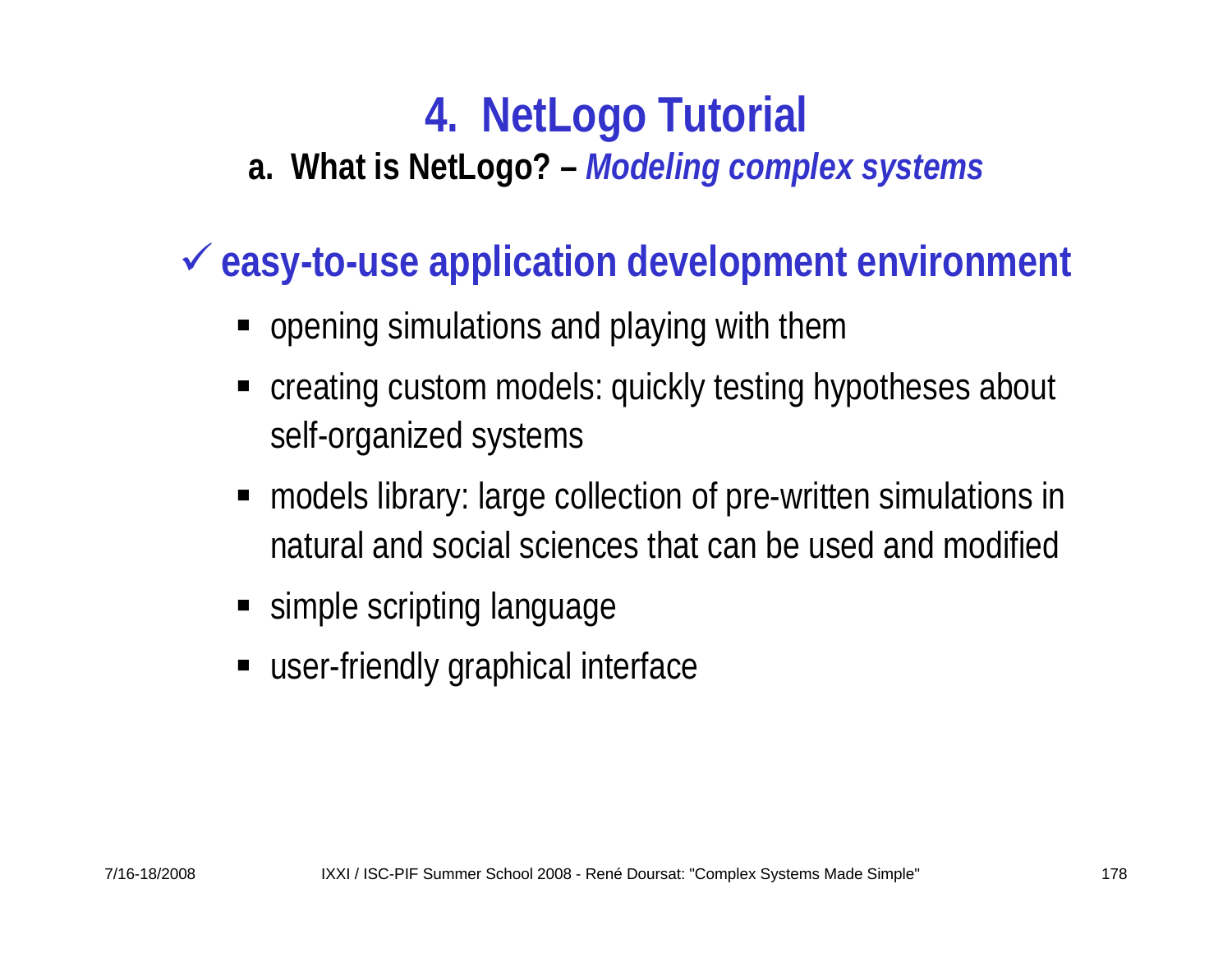# **4. NetLogo Tutorial a. What is NetLogo? –** *Flash history*



## ¾ **LOGO (Papert & Minsky, 1967)**

- theory of education based on Piaget's constructionism ("hands-on" creation and test of concepts)
- simple language derived from LISP
- turtle graphics and exploration of "microworlds"
- ¾ **StarLogo (Resnick, 1991), MacStarLogo, StarLogoT**
	- agent-based simulation language
	- ٠ exploring the behavior of decentralized systems through concurrent programming of 100s of turtles



### ¾ **NetLogo (Wilensky, 1999)**

- further extending StarLogo (continuous turtle coordinates, cross-platform, networking, etc.)
- ٠ most popular today (growing cooperative library of models)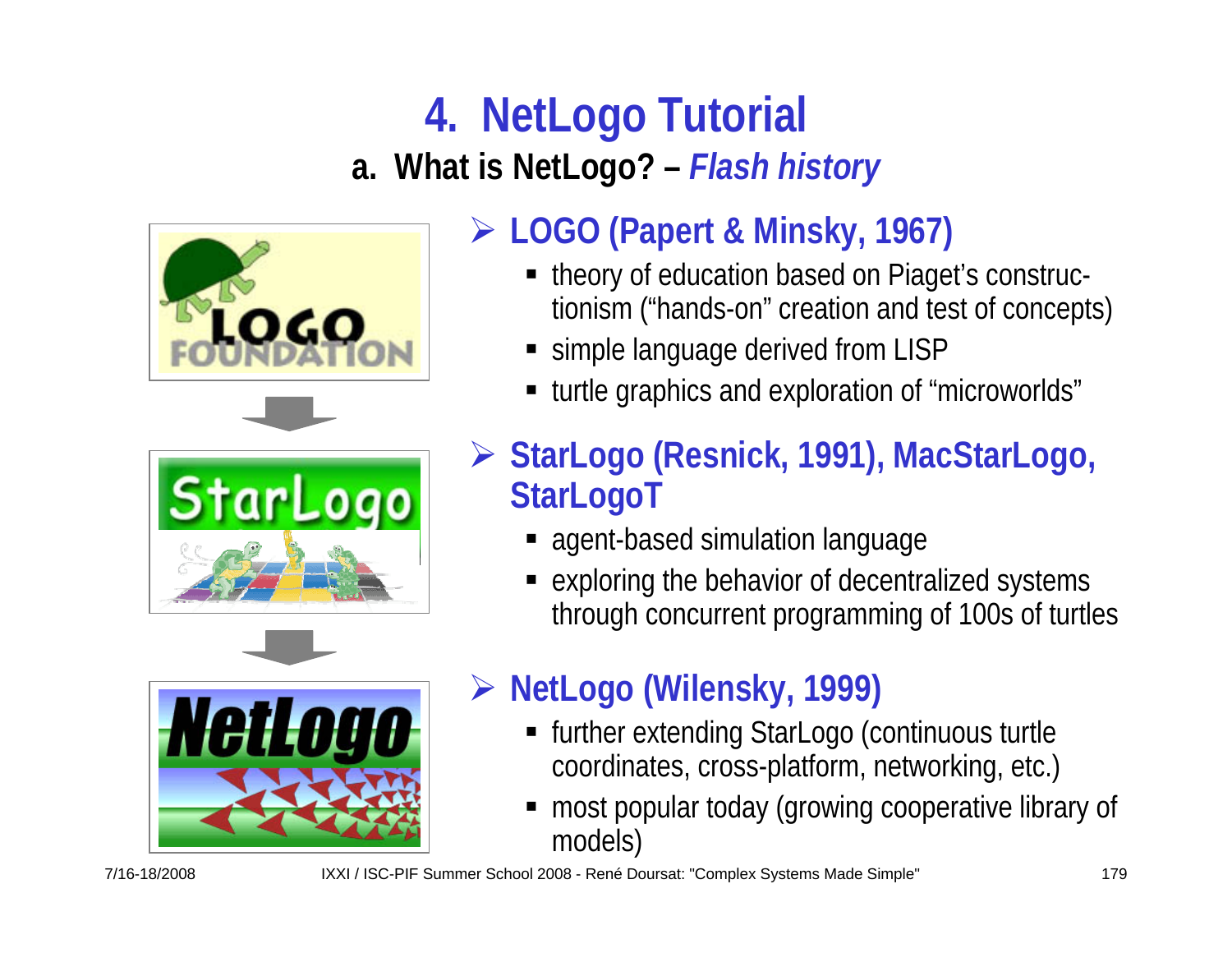# **4. NetLogo Tutorial a. What is NetLogo? –** *The world of NetLogo*

9 **NetLogo is a 2-D world made of 3 kinds of agents:**

- *patches* make up the background or "landscape"
- *turtles* move around on top of the patches
- *the observer* oversees everything going on in the world



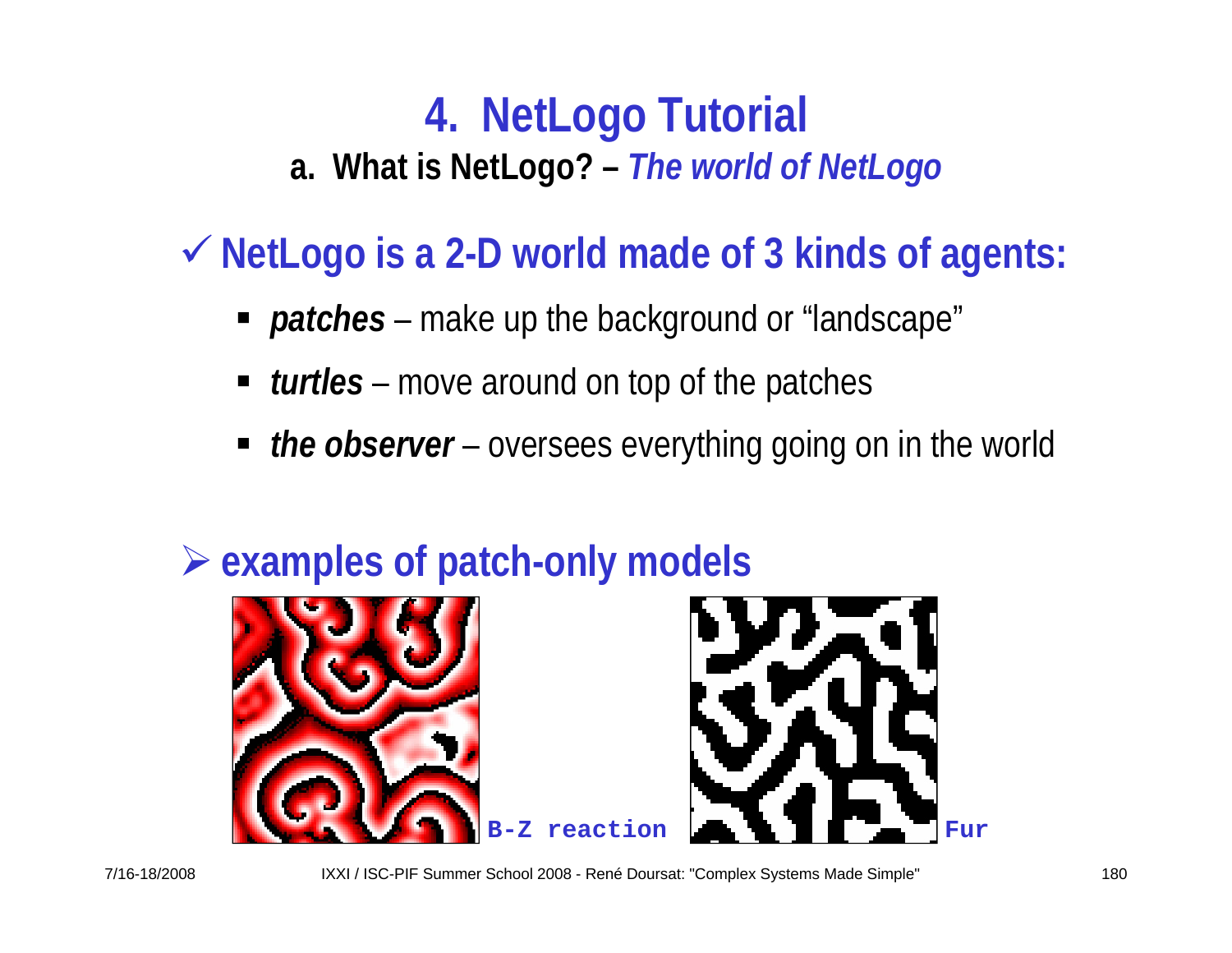## **4. NetLogo Tutorial a. What is NetLogo? –** *The world of NetLogo*

### ¾ **examples of turtle-only models**





### ¾ **examples of patch-&-turtle models**





7/16-18/2008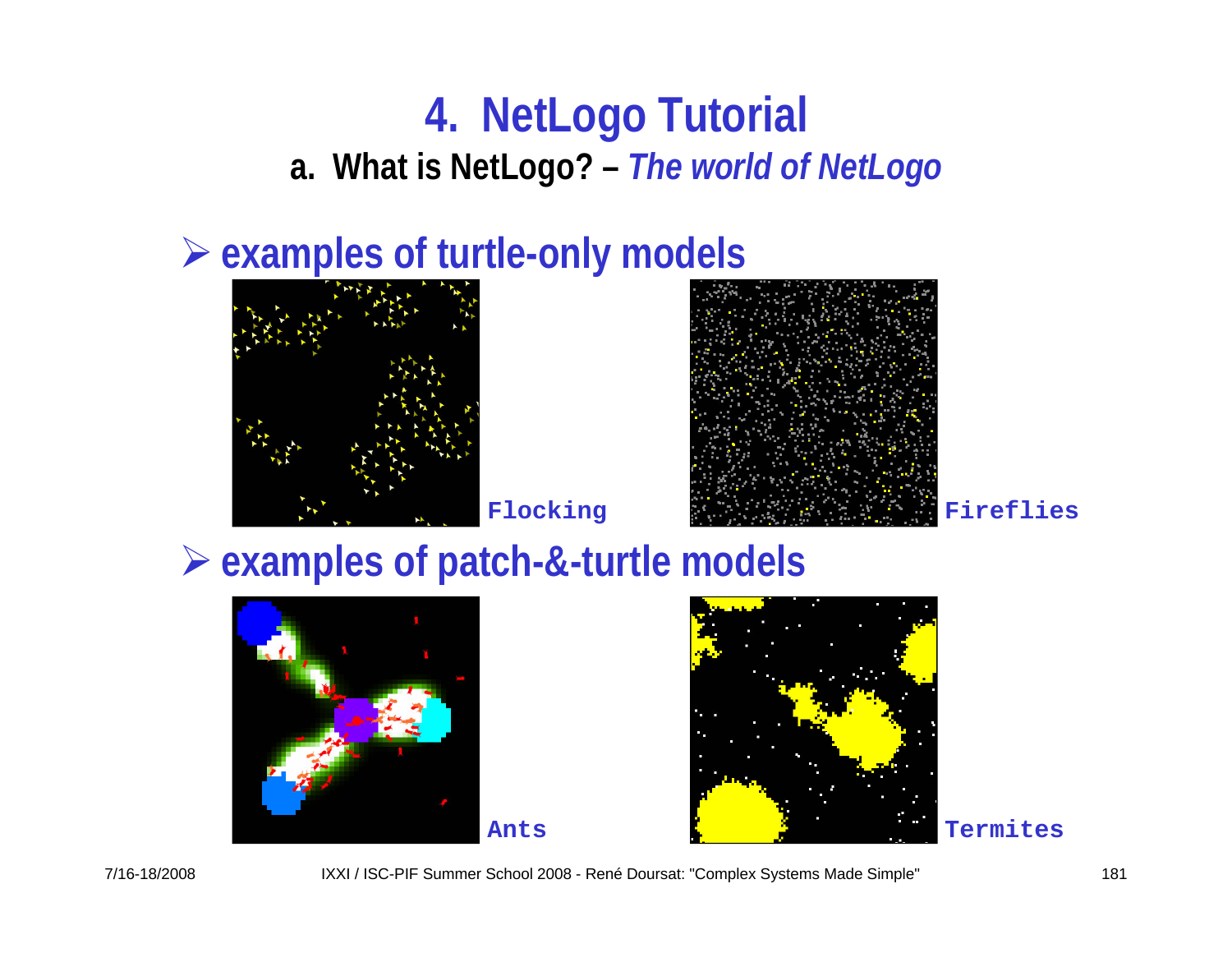# **Complex Systems Made Simple Complex Systems Made Simple**

- **1. Introduction**
- **2. A Complex Systems Sampler**
- **3. Commonalities**
- **4. NetLogo Tutorial**
	- **a. What is NetLogo?**
	- **b. Graphical interface:** *Controls, settings, views*
	- **c. Programming concepts**
	- **d. Termites** → **NetLogo project?**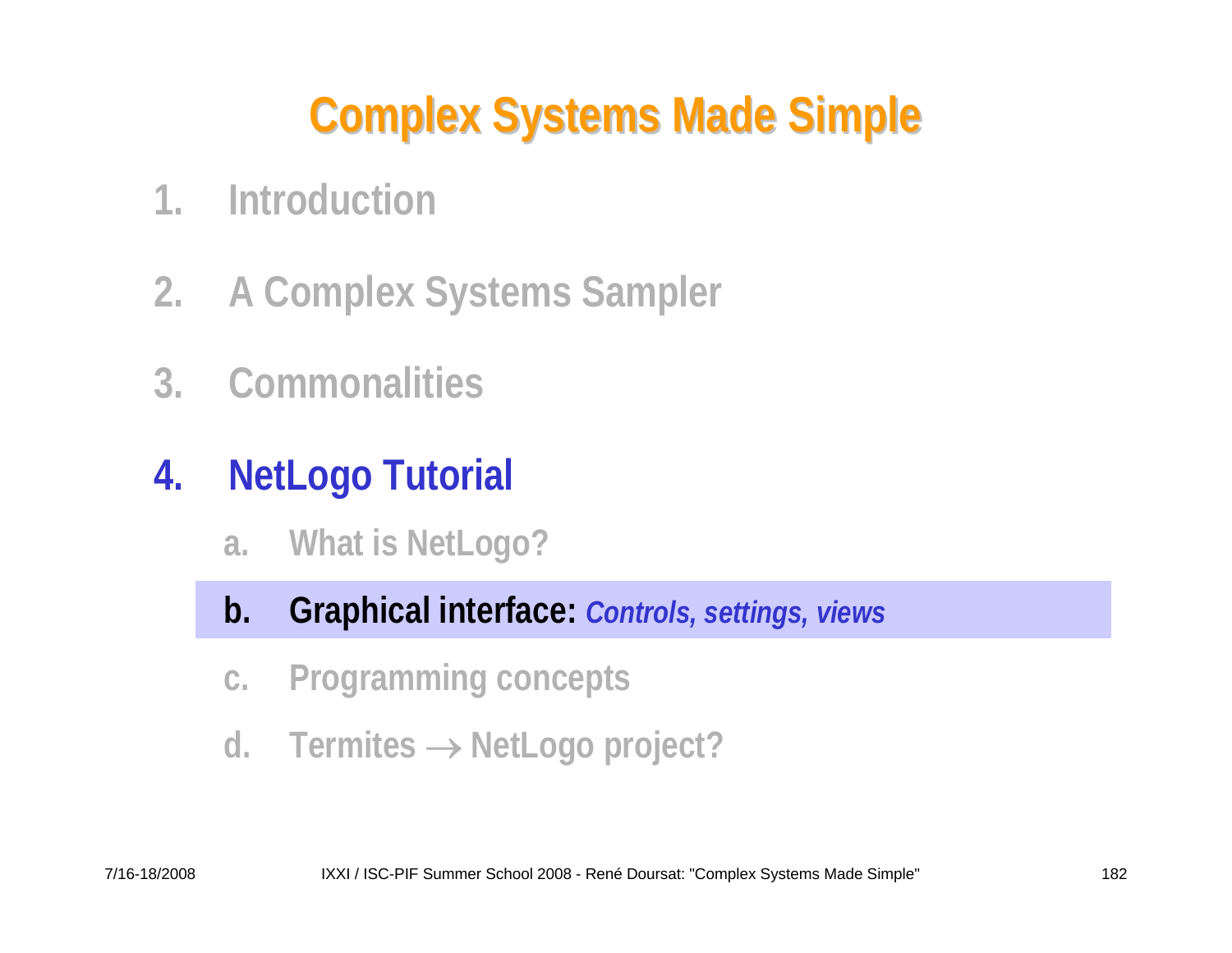#### **b. Graphical interface –** *Controls, Settings, Views*

 $\checkmark$  controls (BLUE) – allow to run and control the flow of execution

- $\blacksquare$ buttons
- $\blacksquare$ command center

9 **settings** (GREEN) – allow to modify parameters

- **sliders**
- П switches
- ш choosers

#### 9 **views** (BEIGE) – allow to display information

- $\blacksquare$ monitors
- $\blacksquare$ plots
- output text areas
- **graphics window**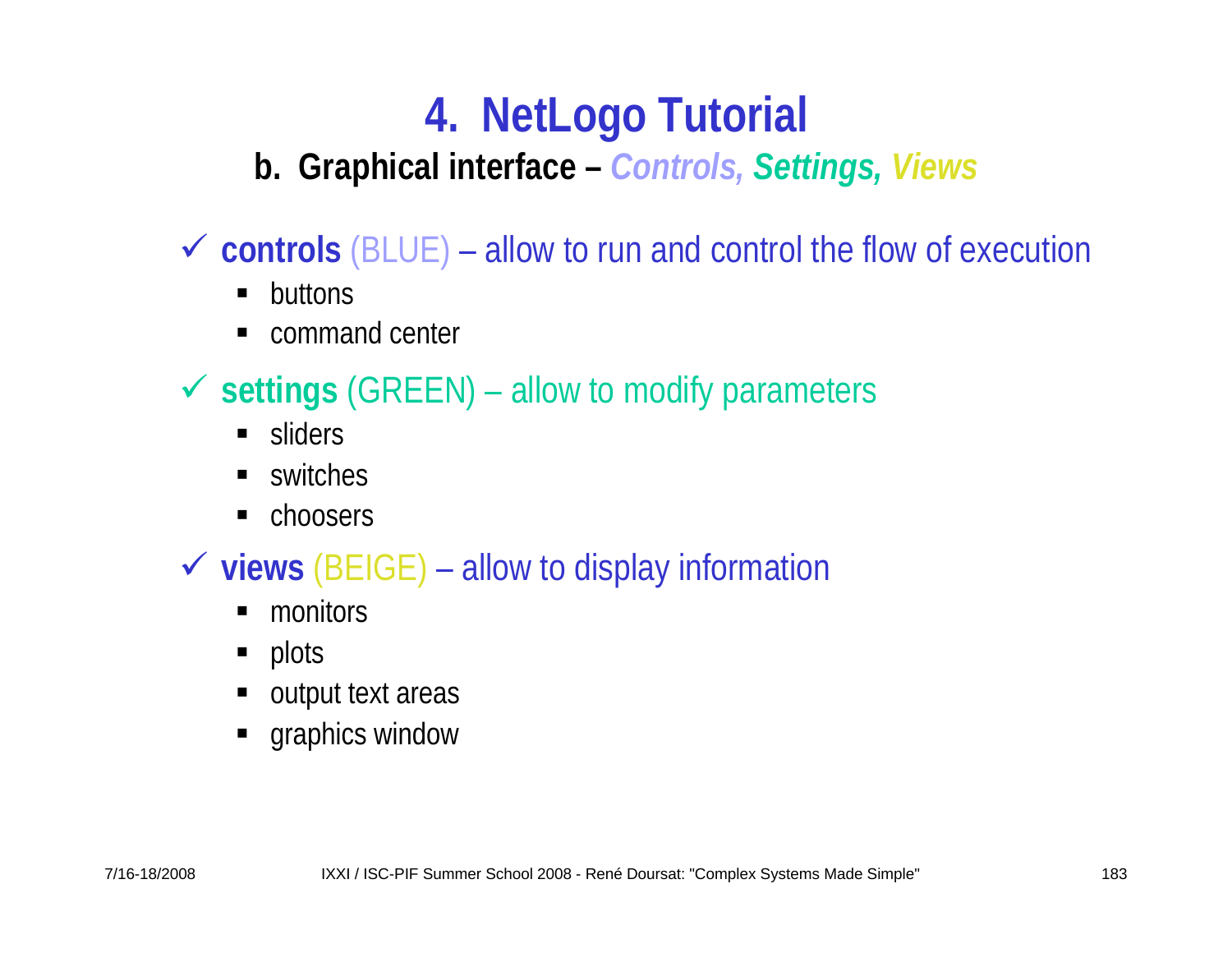#### **b. Graphical interface –** *Controls*

- $\checkmark$  controls (BLUE) allow to run and control the flow of execution
	- $\blacksquare$ buttons
	- П command center
- ¾ **buttons** initialize, start, stop, step through the model



"once" buttons execute one action (one piece of code)



- П "forever" buttons repeat the same action (the same piece of code) until pressed again
- ¾ **command center** ask observer, patches or turtles to execute specific commands "on the fly"

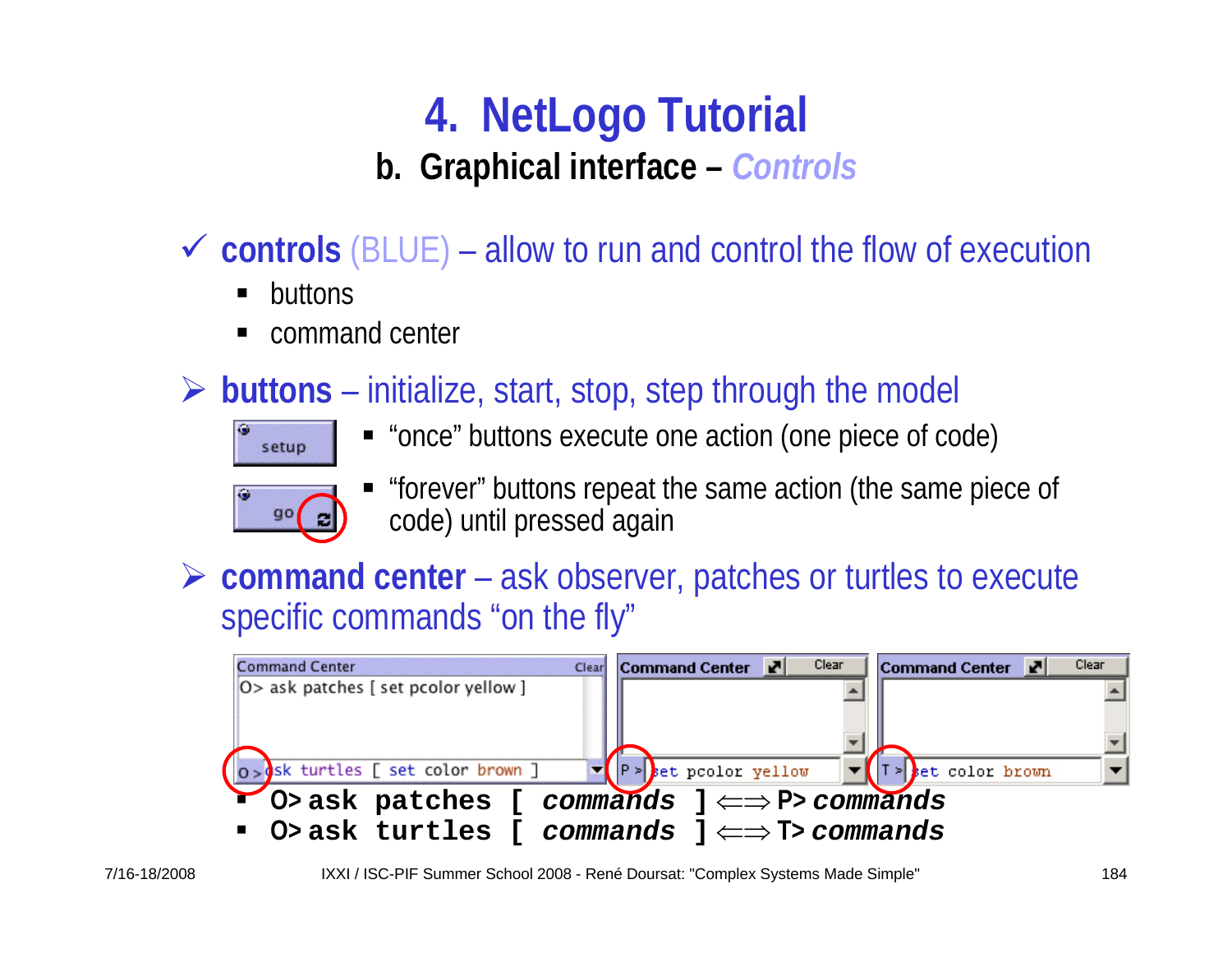# **4. NetLogo Tutorial b. Graphical interface –** *Settings*

- 9 **settings** (GREEN) allow to modify parameters
	- **sliders**
	- П switches
	- $\blacksquare$ choosers

¾ **sliders** – adjust a quantity from *min* to *max* by an *increment* **initial-number-sheep = 82** 82 initial-number-sheep

¾ **switches** – set a Boolean variable (true/false)

**show-energy? = false**

¾ **choosers** – select a value from a list



On show-energy?

**file = "Beats/seth2.csv"**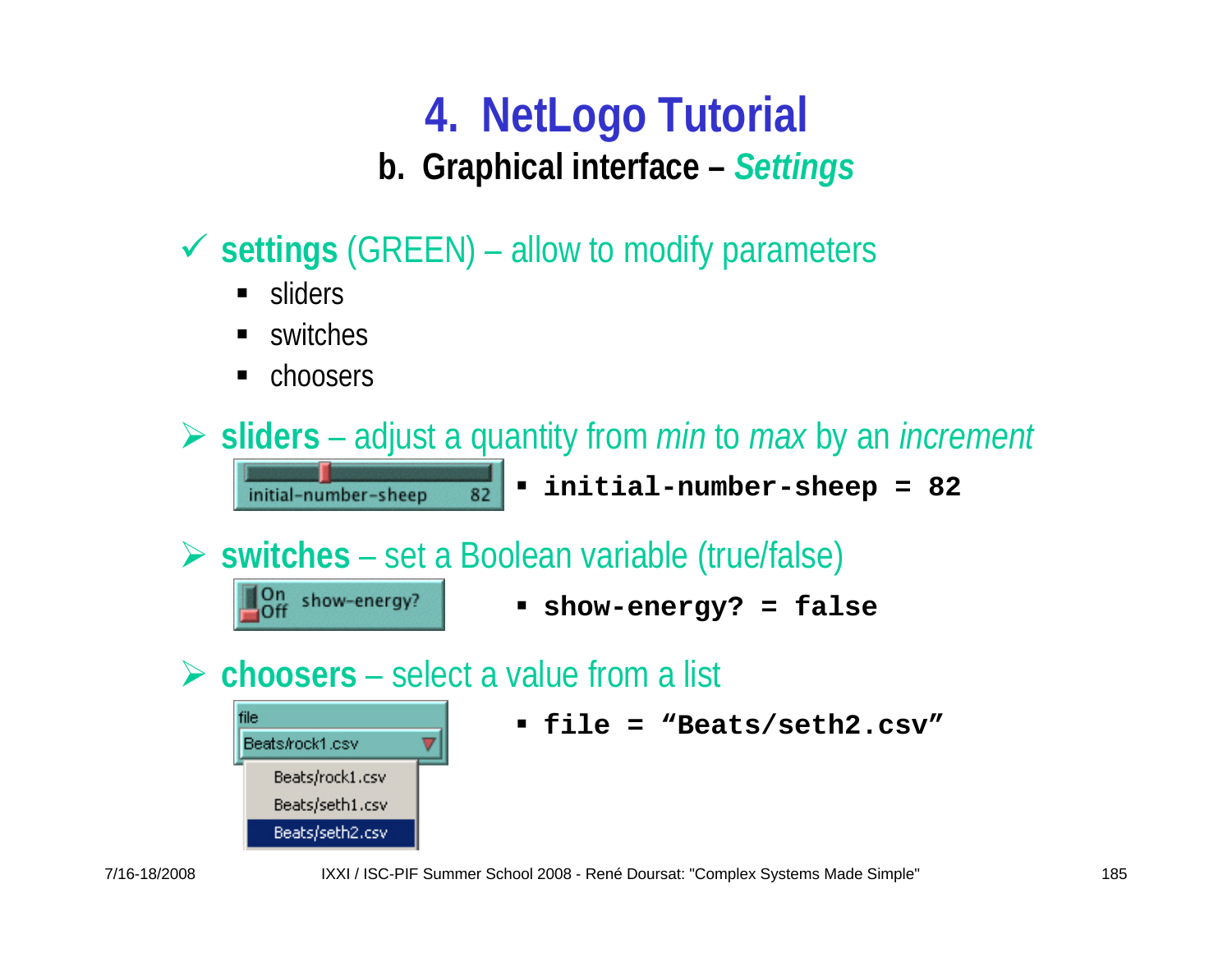**b. Graphical interface –** *Views*

- 9 **views** (BEIGE) allow to display information
	- П monitors
	- П plots
	- ш output text areas
	- П graphics window

#### ¾ **monitors** – display the current value of variables

| time-ticks | sheep | wolves | grass $/4$ |
|------------|-------|--------|------------|
|            |       |        |            |

### ¾ **plots** – display the history of a variable's value



### ¾**output text areas** – log text info

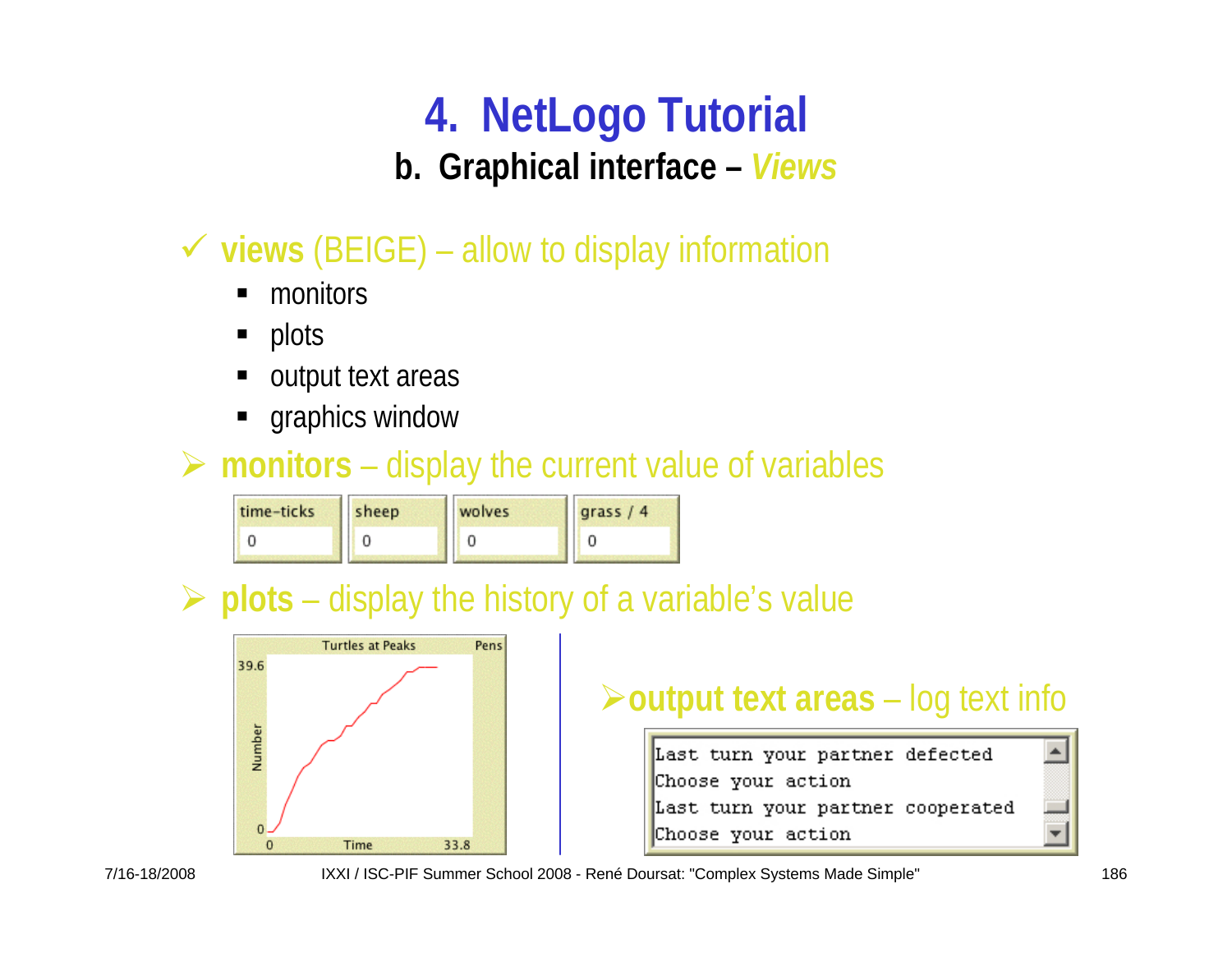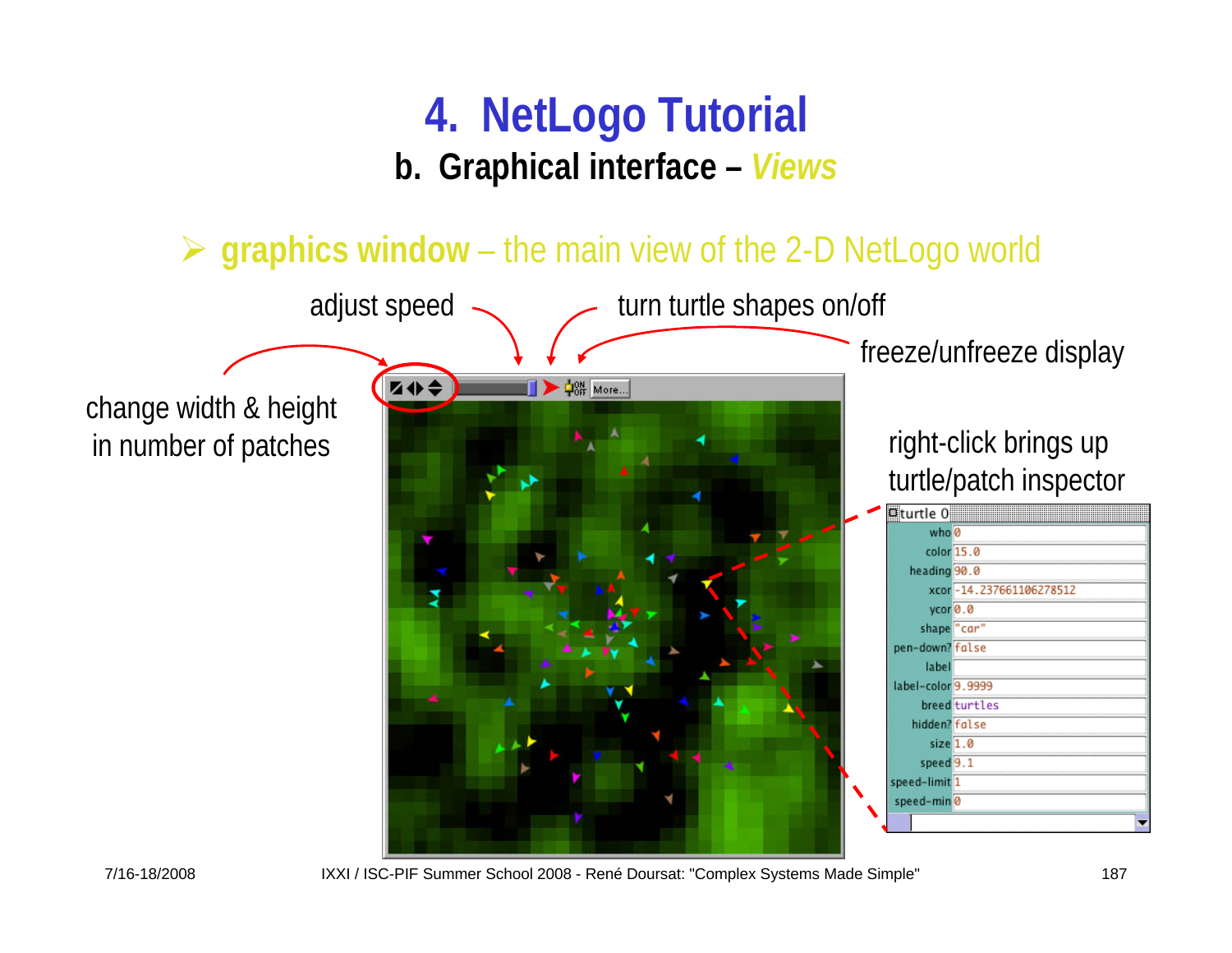# **Complex Systems Made Simple Complex Systems Made Simple**

- **1. Introduction**
- **2. A Complex Systems Sampler**
- **3. Commonalities**

# **4. NetLogo Tutorial**

- **a. What is NetLogo?**
- **b. Graphical interface**
- **c. Programming concepts:** *Agents, procedures, variables, ask, agentsets, breeds, synchronization*
- **d. Termites** → **NetLogo project?**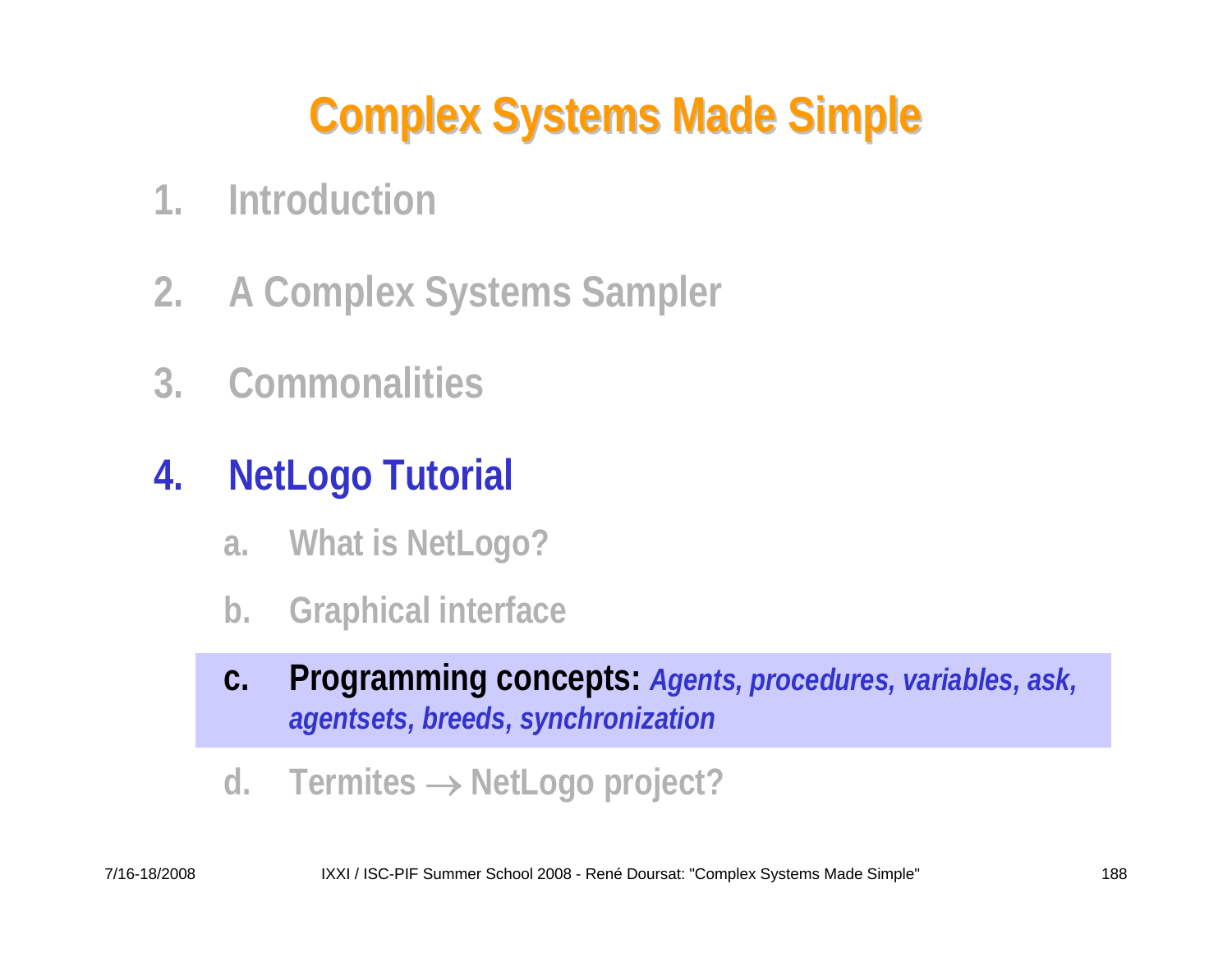#### **c. Programming concepts –** *Agents*

- 9 **agents**  carry out their own activity, all simultaneously
	- $\blacksquare$ patches
	- П turtles
	- ш observer

### ¾ **patches**

- п don't move, form a 2-D wrap-around grid
- $\blacksquare$ have *integer* coordinates (**pxcor**, **pycor**)

#### ¾ **turtles**

- П move on top of the patches, not necessarily in their center
- П have *decimal* coordinates (**xcor**, **ycor**) and orientation (**heading**)

#### ¾ **observer**

- П can create new turtles
- can have read/write access to all the agents and variables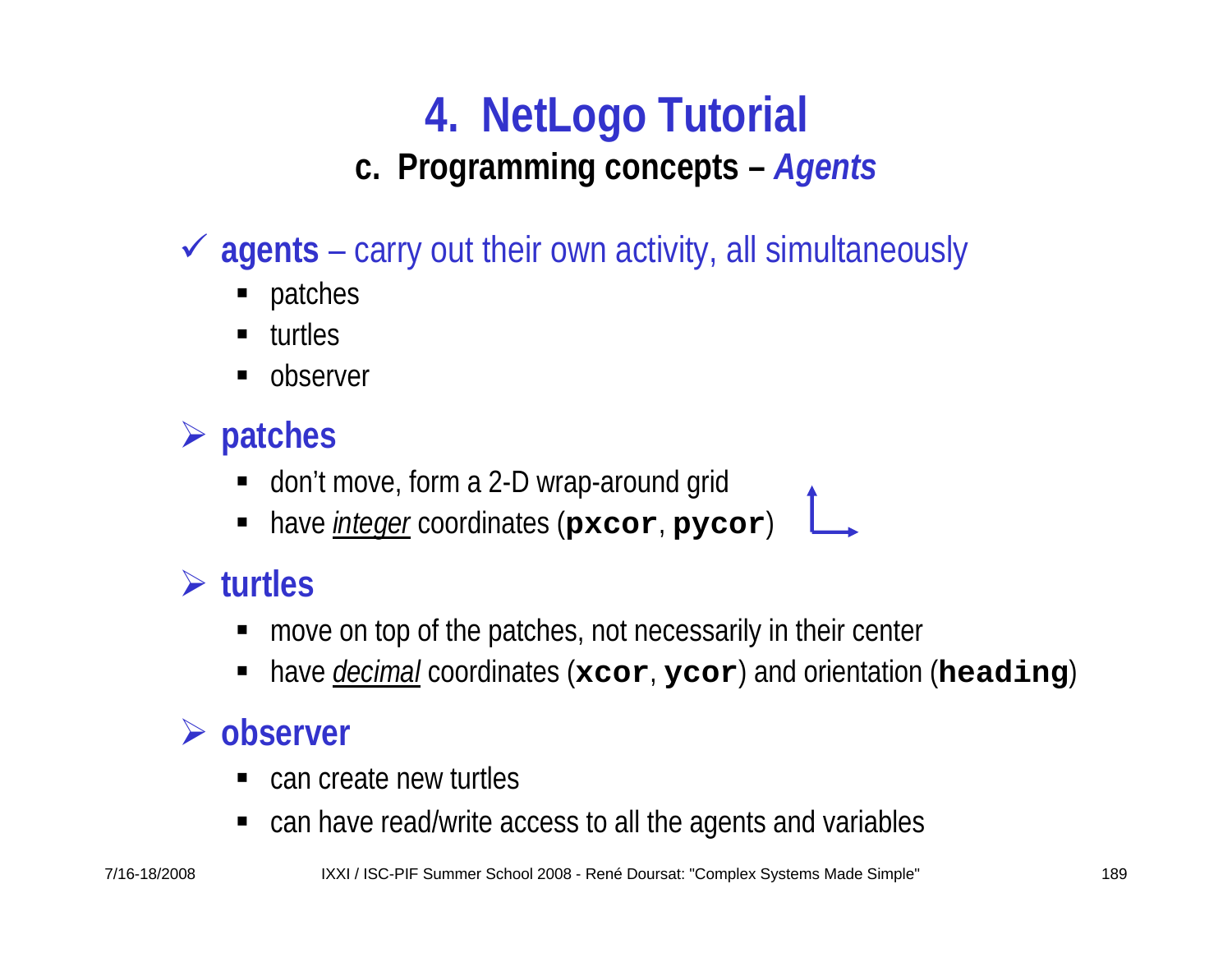#### **c. Programming concepts –** *Procedures*

#### ¾ **commands**

- actions for the agents to carry out ("void" functions)
- $\blacksquare$ example:

п example with 2 input arguments:

```
to draw-polygon [ num-sides size ]
   pd
   repeat num-sides
       [ fd size
       rt (360 / num-sides) ]
end
```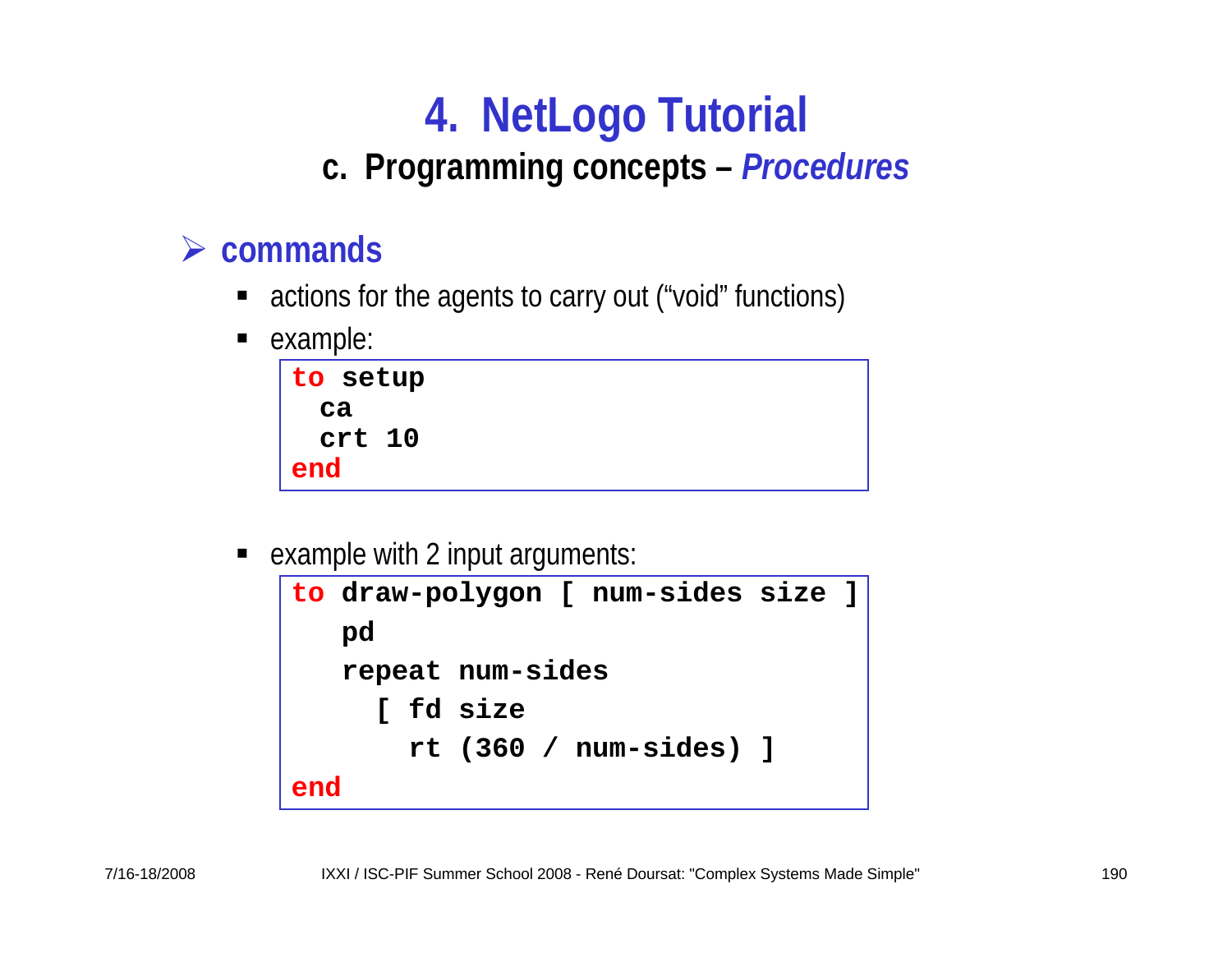#### **c. Programming concepts –** *Procedures*

#### ¾ **reporters**

- П report a result value (functions with return type)
- П example with 1 input argument:



#### ¾ **primitives**

- п *built-in* commands or reporters (language keywords)
- $\blacksquare$  some have an abbreviated form: **create-turtles** ⇔ **crt**, **clear-all** ⇔ **ca**, etc.

### 9 **procedures**

П ■ *custom* commands or reporters (user-made)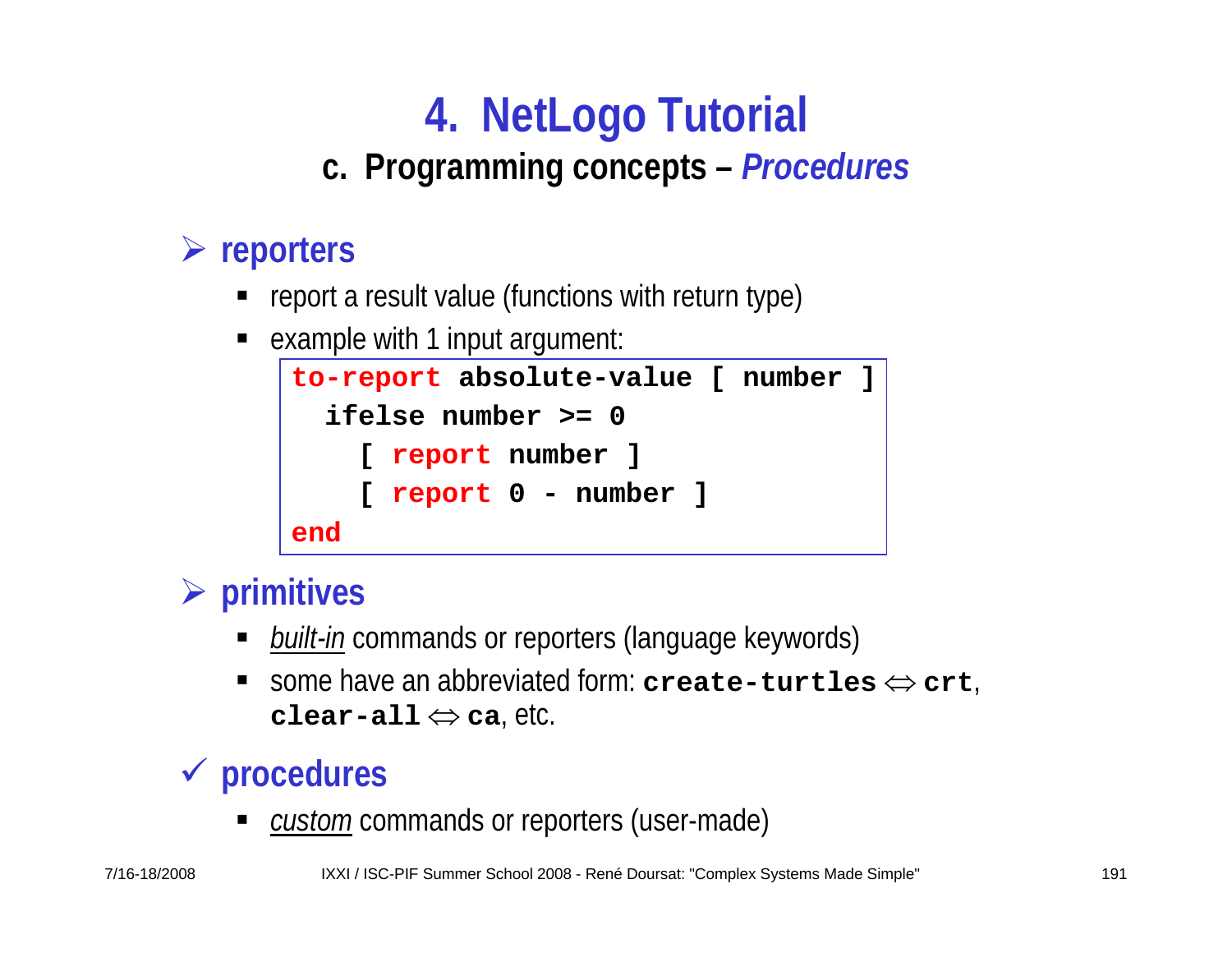#### **c. Programming concepts –** *Variables*

- 9 **variables**  places to store values (such as numbers or text)
	- **global variables**
	- П turtle & patch variables
	- п local variables

#### ¾ **global variables**

- п only one value for the variable
- ш every agent can access it

#### ¾ **turtle & patch variables**

■ each turtle/patch has its own value for every turtle/patch variable

#### ¾ **local variables**

- $\blacksquare$ defined and accessible only inside a procedure
- П scope = narrowest square brackets or procedure itself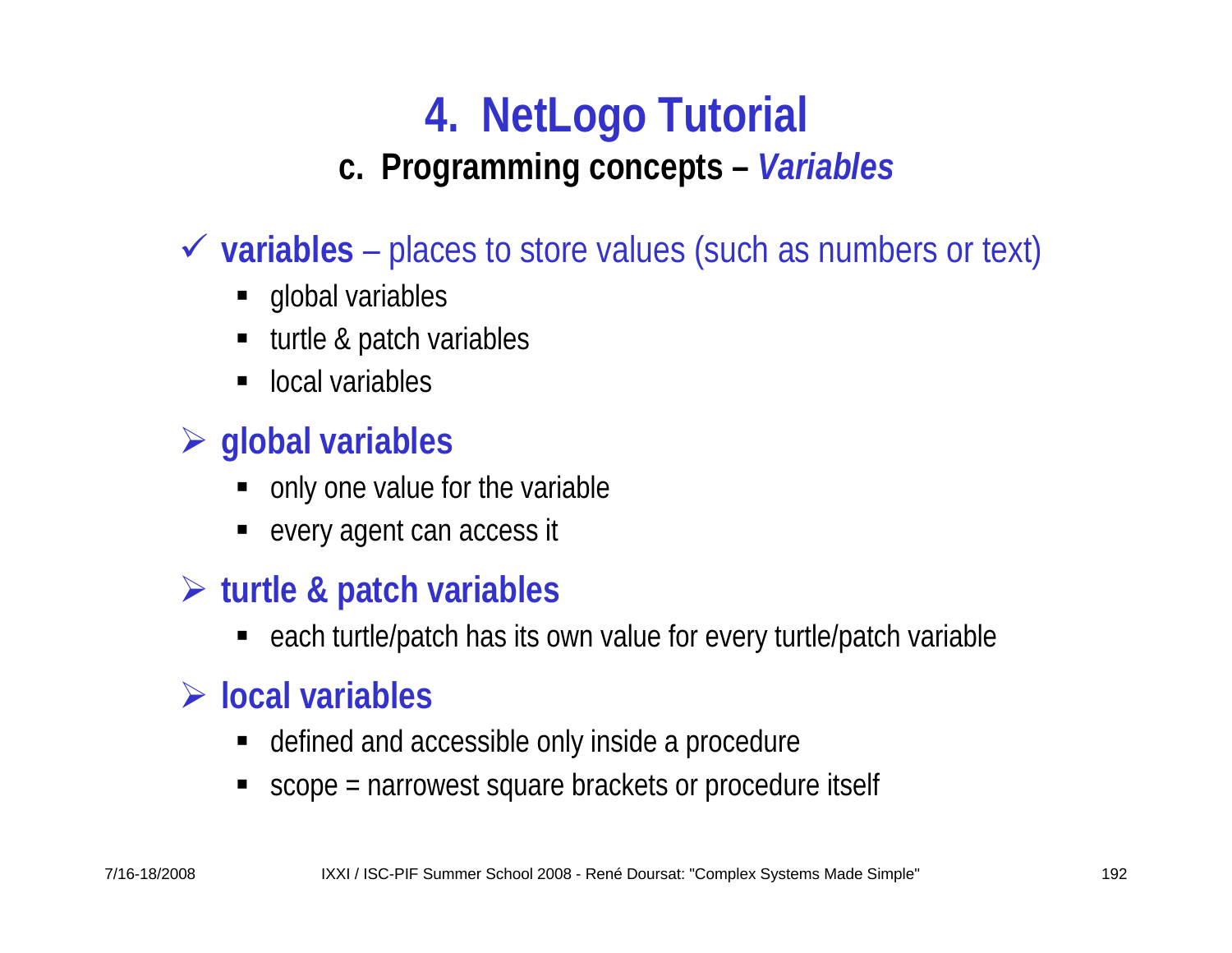#### **c. Programming concepts –** *Variables*

#### ¾ **built-in variables**

- ex. of built-in turtle variables: **color**, **xcor**, **ycor**, **heading**, etc.
- ex. of built-in patch variables: **pcolor**, **pxcor**, **pycor**, etc.

#### ¾ **custom variables**

defining global variables:

**global [ clock ]**

■ defining turtle/patch variables:

```
turtles-own [ energy speed ]
patches-own [ friction ]
```
п defining a local variable:

```
to swap-colors [ turtle1 turtle2 ]
  let temp color-of turtle1
  ...
```
7/16-18/2008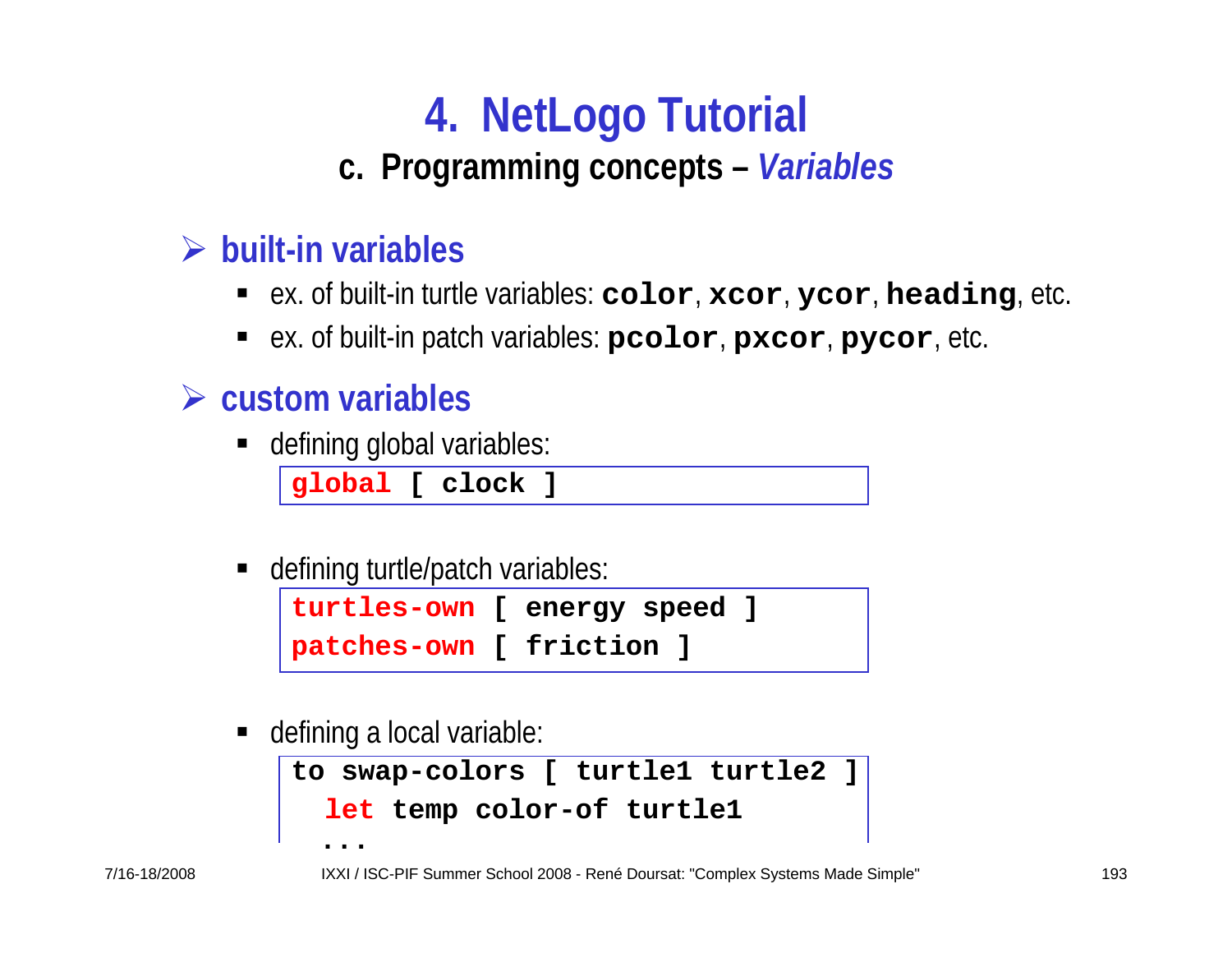#### **c. Programming concepts –** *Variables*

#### ¾ **setting variables**

П setting the color of all turtles:

**ask turtles [ set color red ]**

П setting the color of all patches:

```
ask patches [ set pcolor red ]
```
setting the color of the patches under the turtles:

```
ask turtles [ set pcolor red ]
```
ш setting the color of one turtle:

**ask turtle 5 [ set color green ]**

or:

**set color-of turtle 5 red**

П setting the color of one patch:

**ask patch 2 3 [ set pcolor green ]**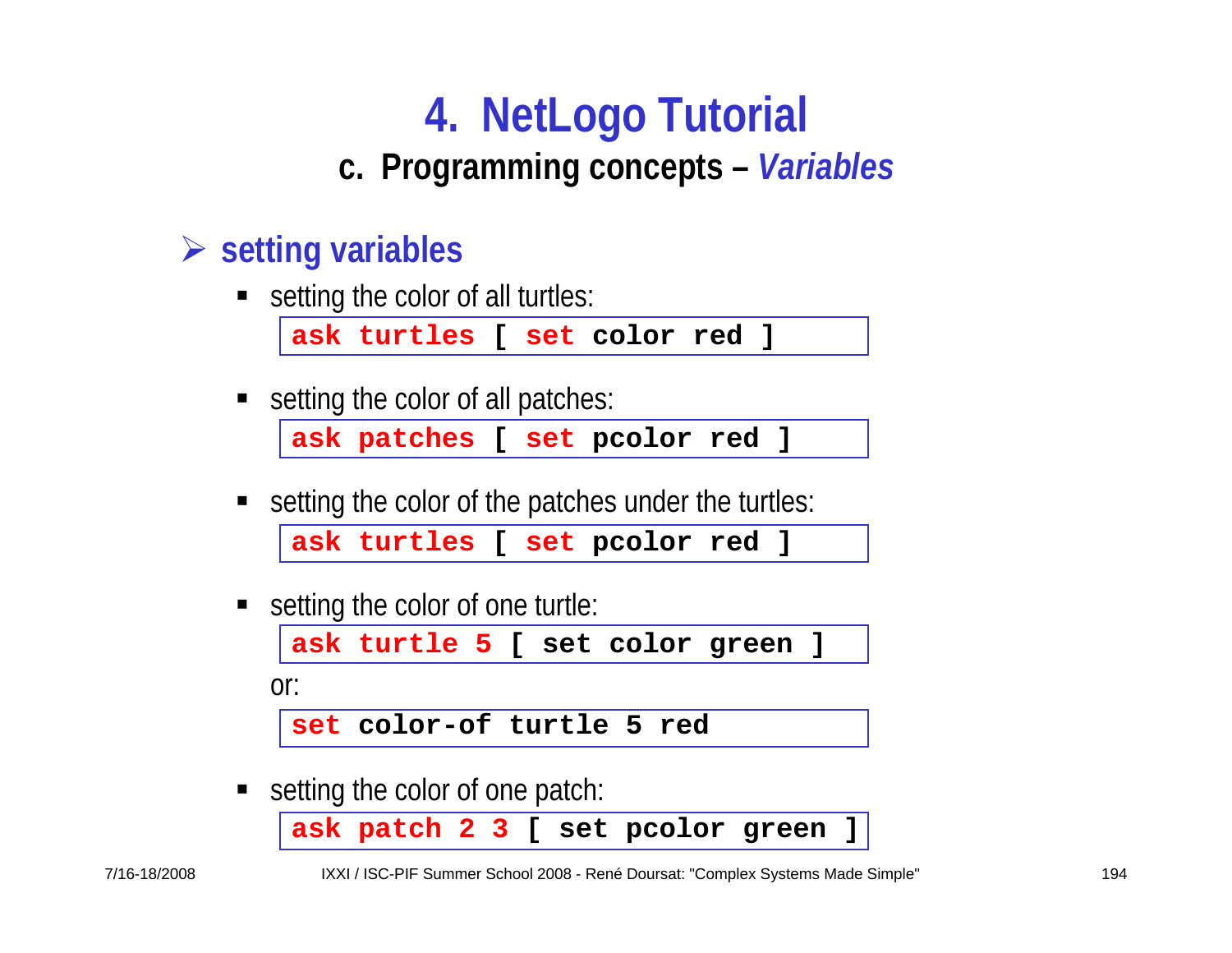### **4. NetLogo Tutorial c. Programming concepts –** *Ask*

9 **"ask"** – specify commands to be run by turtles or patches

П asking all turtles:

**ask turtles [ fd 50 ... ]**

■ asking all patches:

**ask patches [ diffuse ... ]**

П asking one turtle:

**ask turtle 5 [ ... ]**

 $\checkmark$  can be factored out in button specs **to go [**

**Editing: Button**  $\nabla$  Forever Agent(s) Turtles Commands | qo

¾ observer code *cannot* be inside any "ask" block

**ask turtles [ ... ]**

П ex: creating 100 turtles:

**crt 100**

**]**

go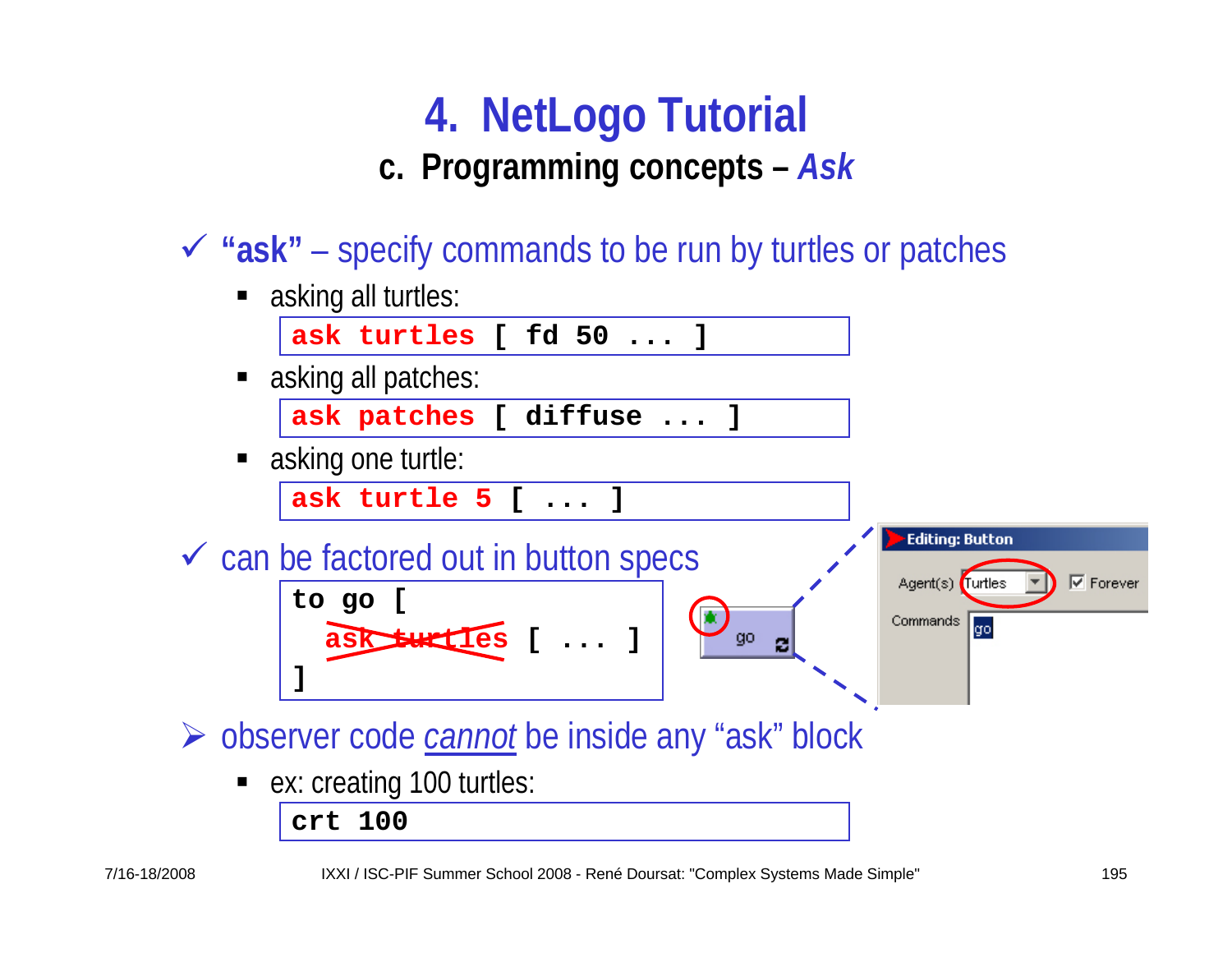#### **c. Programming concepts –** *Agentsets*

- 9 **agentset**  definition of a subset of agents (*not* a keyword)
	- all red turtles:

```
turtles with [ color = red ]
```
- П all red turtles on the patch of the current caller (turtle or patch): **turtles-here with [ color = red ]**
- all patches on right side of screen:

**patches with [ pxcor > 0 ]**

- П all turtles less than 3 patches away from caller (turtle or patch): **turtles in-radius 3**
- the four patches to the east, north, west, and south of the caller: **patches at-points [[1 0] [0 1] [-1 0] [0 -1]]**
- П shorthand for those four patches:

**neighbors4**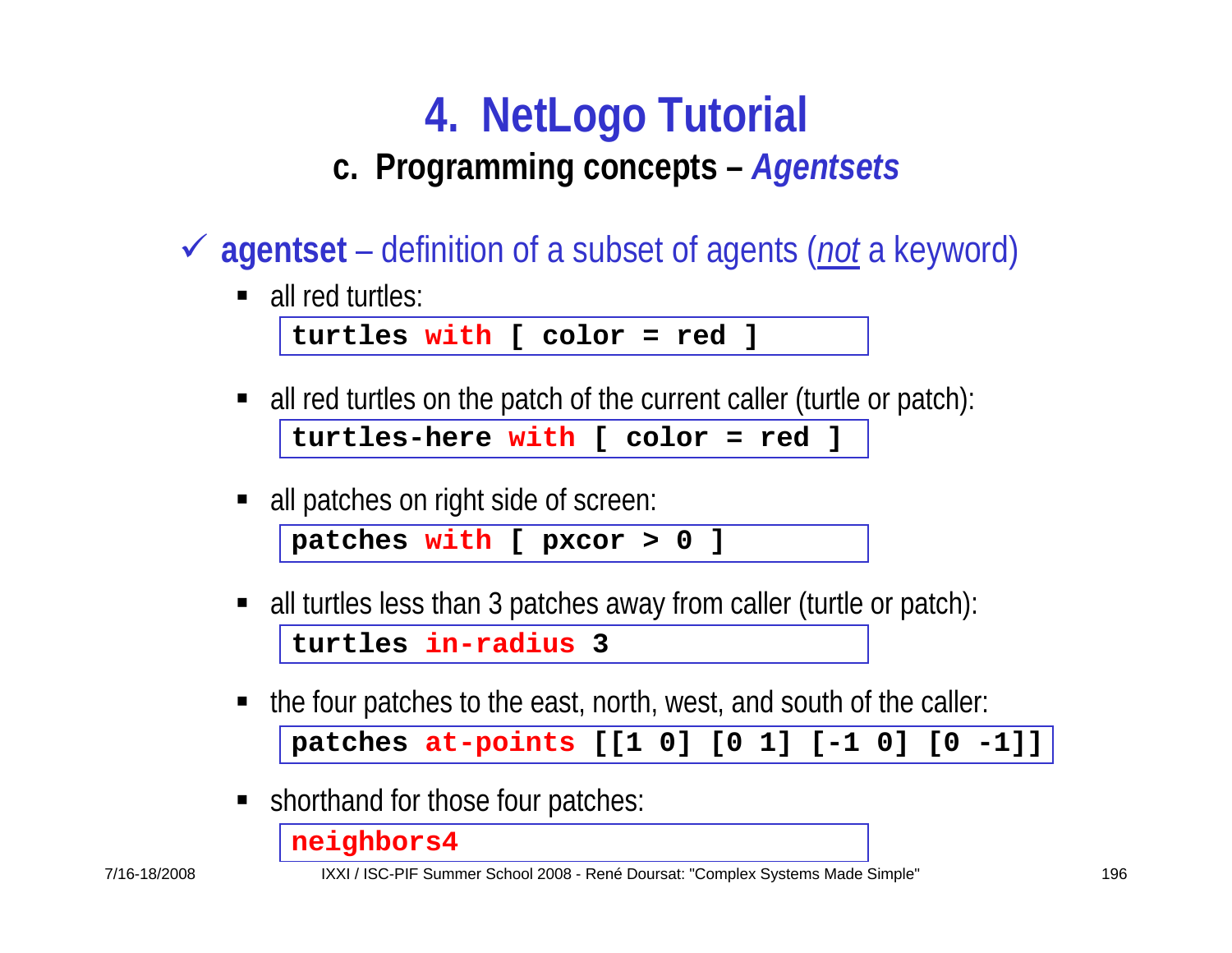#### **c. Programming concepts –** *Agentsets*

#### $\triangleright$  using agentsets

■ ask such agents to execute a command

```
ask <agentset> [ ... ]
```
П check if there are such agents:

```
show any? <agentset>
```
 $\blacksquare$ count such agents:

```
show count <agentset>
```
П example: remove the richest turtle (with the maximum "assets" value):



*singleton agentset containing the richest turtle*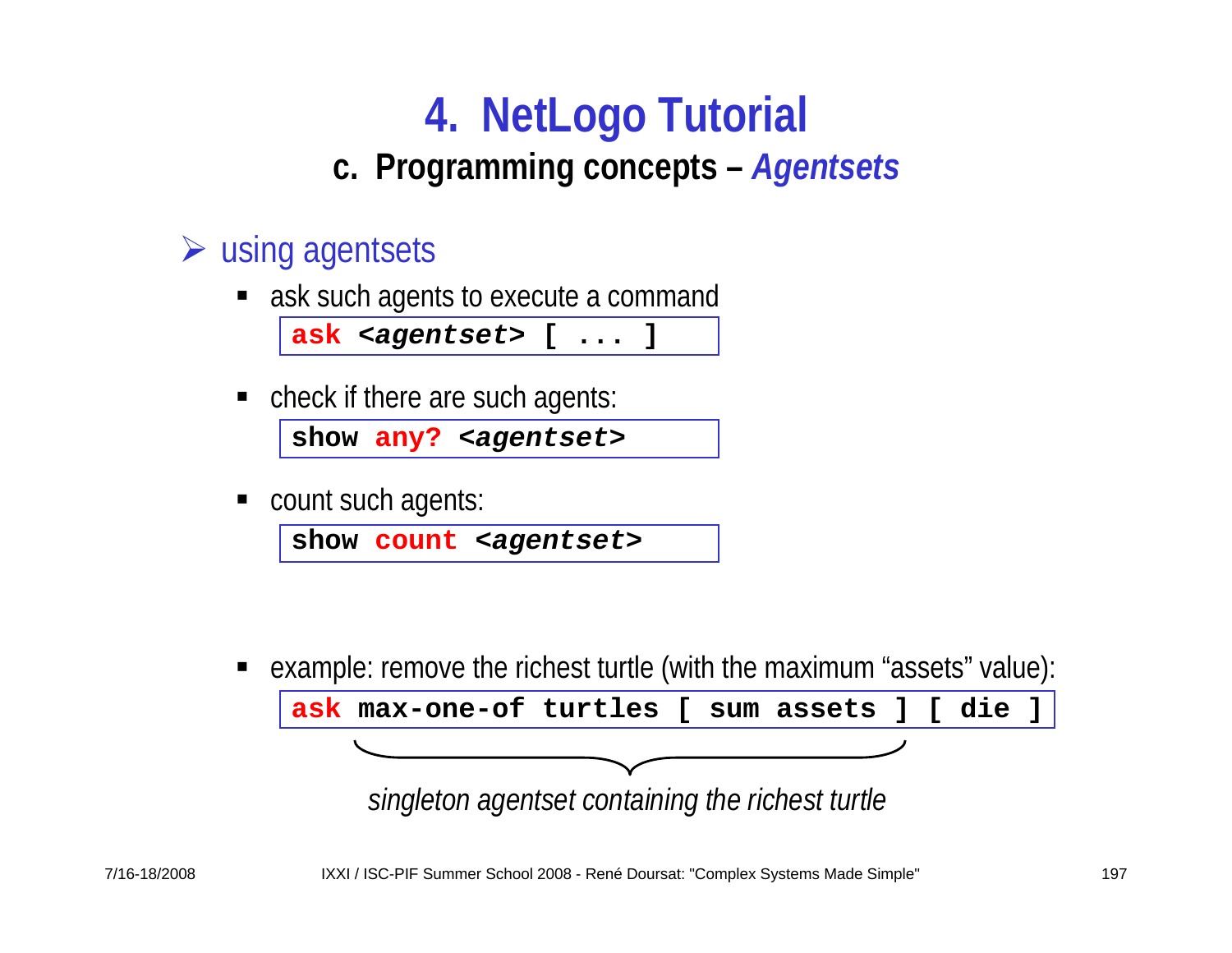**c. Programming concepts –** *Breeds*

- ◆ **breed** a "natural" kind of agentset (other species than turtles)
	- **example:**

**breed [ wolves sheep ]**

П a new breed comes with automatically derived primitives:

```
create-<breed>create-custom-<breed>
<breed>-here
<breed>-at...
```
 $\blacksquare$  the breed is a turtle variable:

**ask turtle 5 [ if breed = sheep ... ]**

П a turtle agent can change breed:

```
ask turtle 5 [ set breed sheep ]
```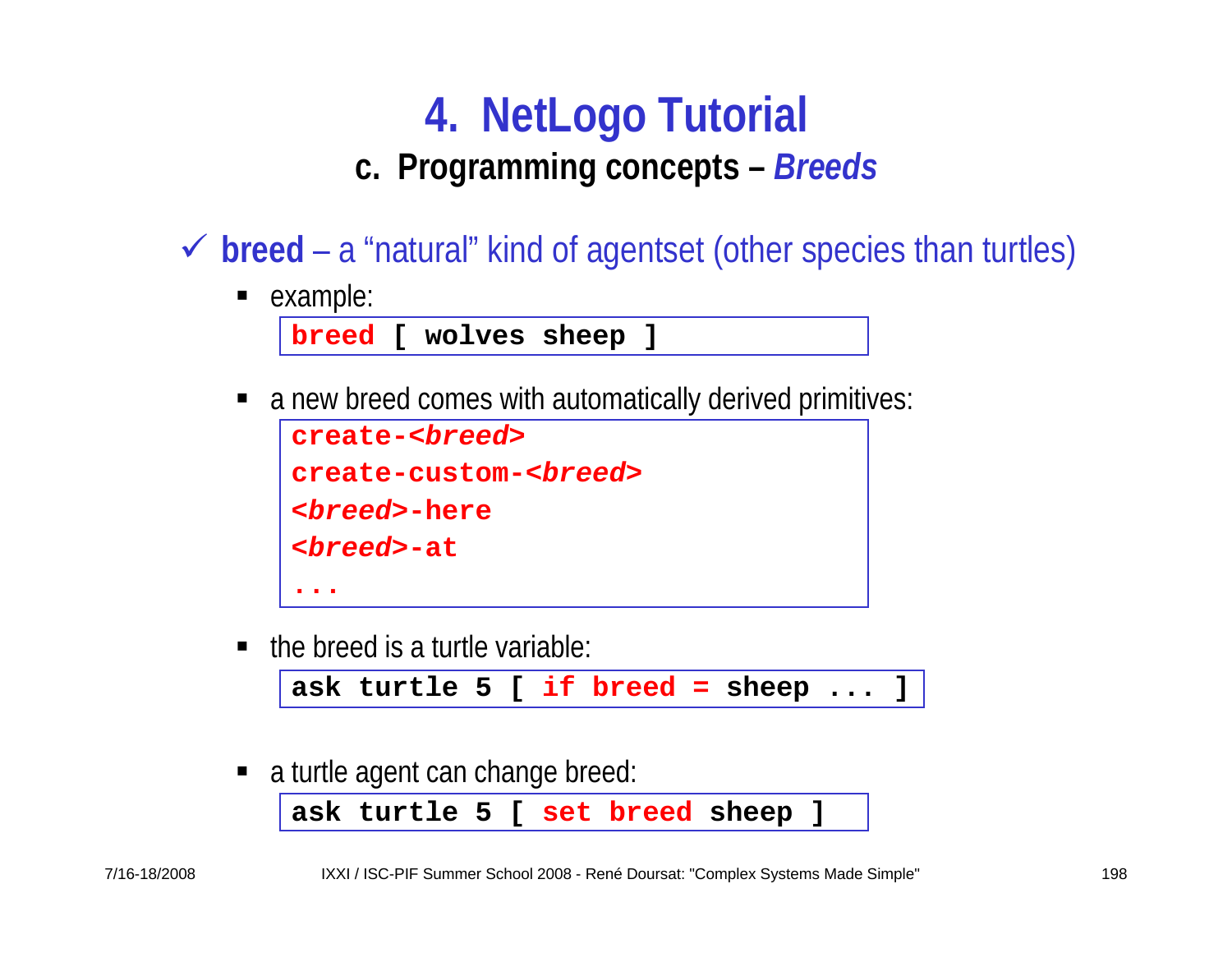#### **c. Programming concepts –** *Synchronization*

- $\checkmark$  agents run in parallel (each agent is an independent thread)
	- П asynchronous commands:



- $\checkmark$  agent threads wait and "join" at the end of a block
	- synchronous commands:

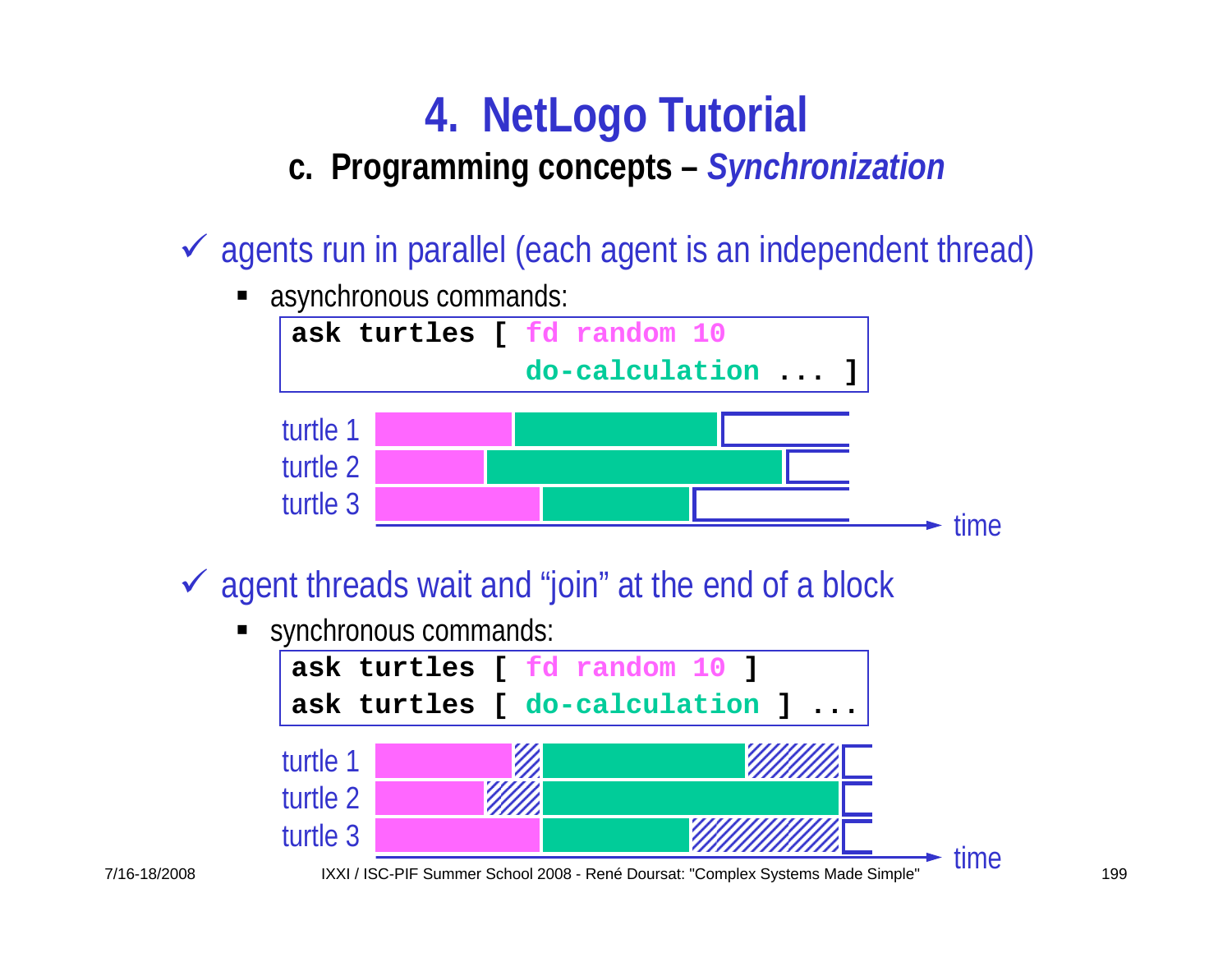# **Complex Systems Made Simple Complex Systems Made Simple**

- **1. Introduction**
- **2. A Complex Systems Sampler**
- **3. Commonalities**

# **4. NetLogo Tutorial**

- **a. What is NetLogo?**
- **b. Graphical interface**
- **c. Programming concepts**

**d. Termites:** *Interface, setup, go, full code, adding a plot*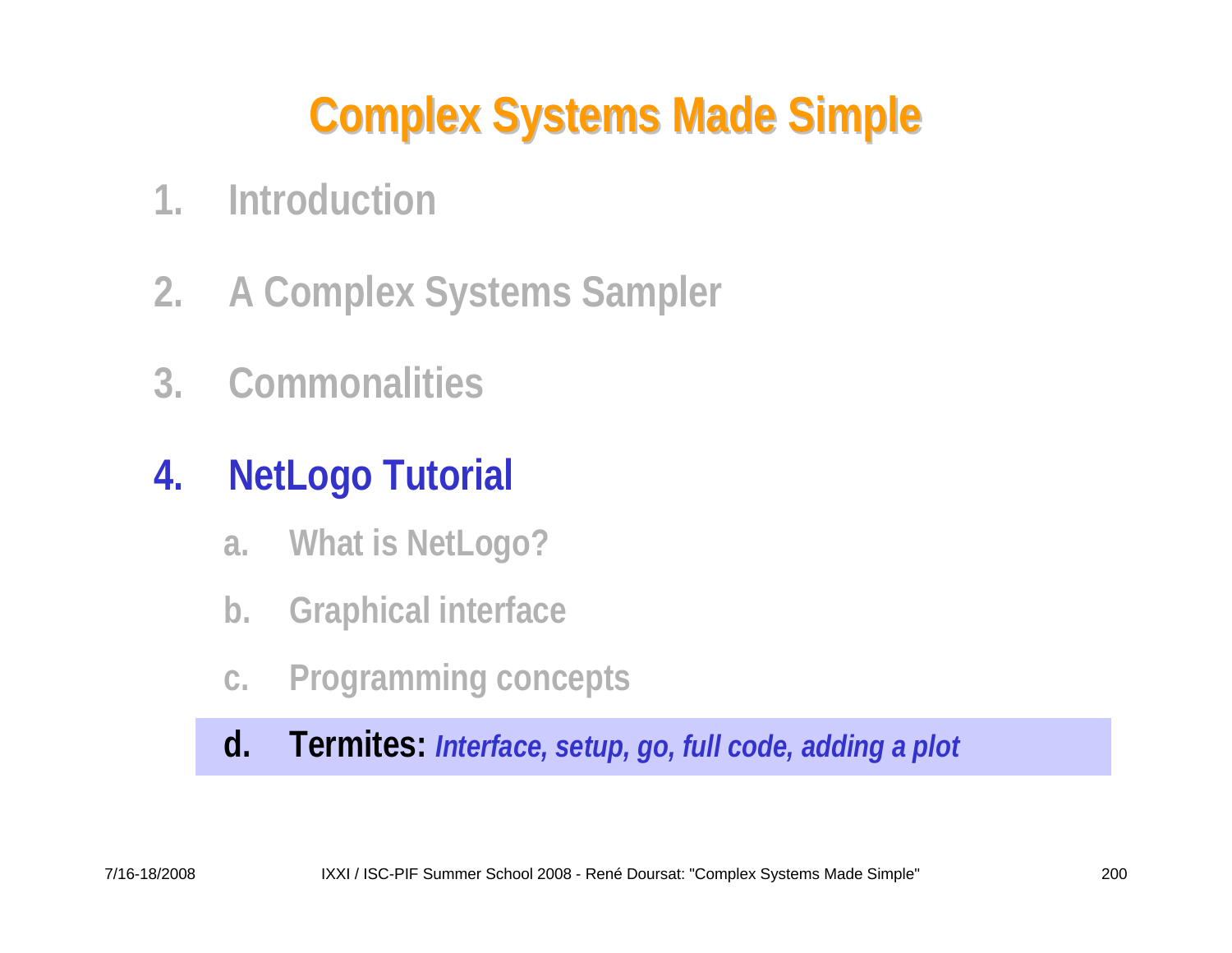### **4. NetLogo Tutorial c. Termites –** *Interface*

#### $\checkmark$  build interface

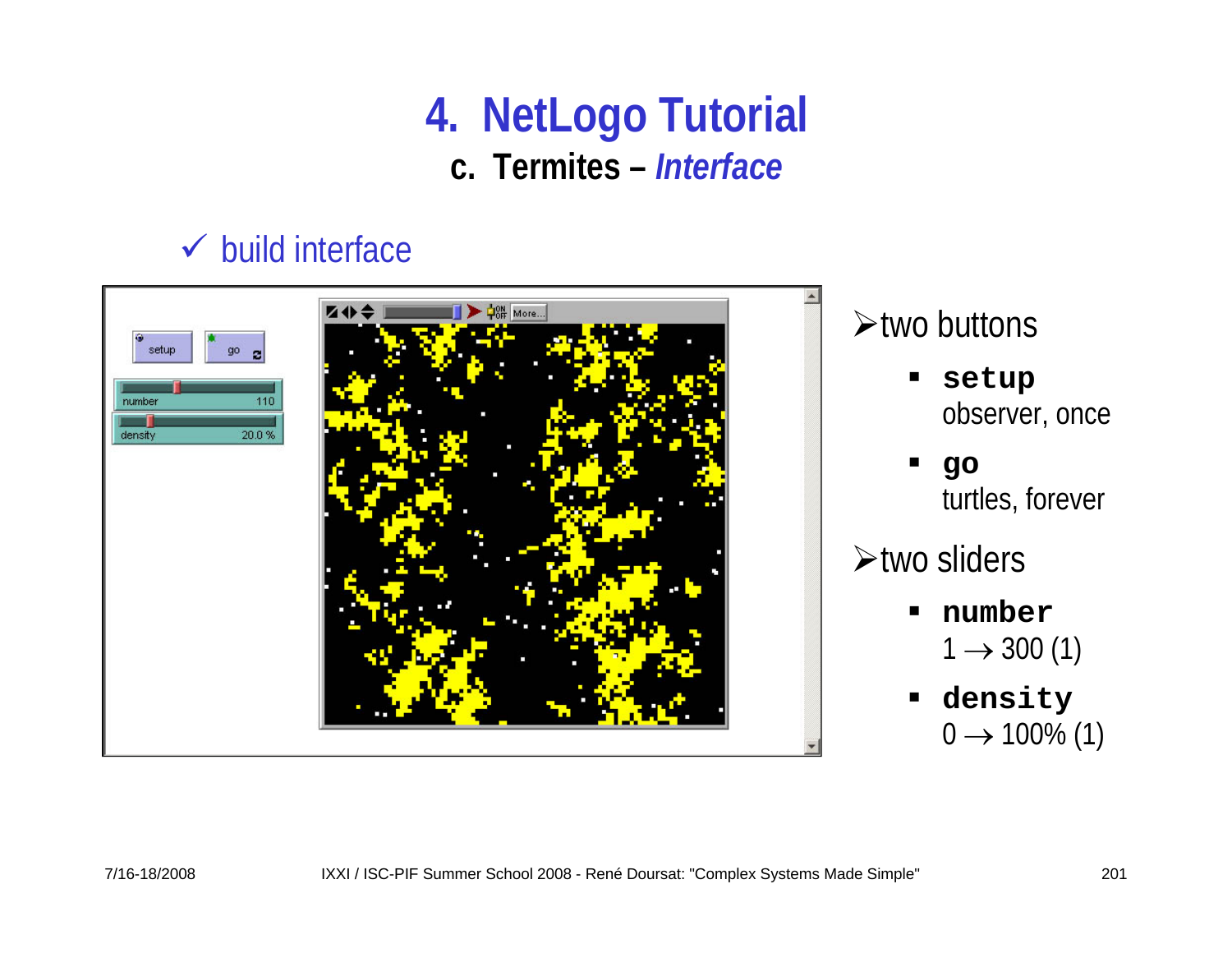### **4. NetLogo Tutorial c. Termites –** *Setup*

 $\checkmark$  randomly strew yellow wood chips (patches) with given density **to setup-chips ask patches [ if random-float 100 < density [ set pcolor yellow ] ]**

**end**

 $\checkmark$  randomly position given number of white termites (turtles)

```
to setup-termites
  create-turtles number
  ask turtles [ set color white
                setxy random-xcor
                      random-ycor ]
end
```
 $\checkmark$  setup all **to setup ca setup-chips setup-termites**

**end**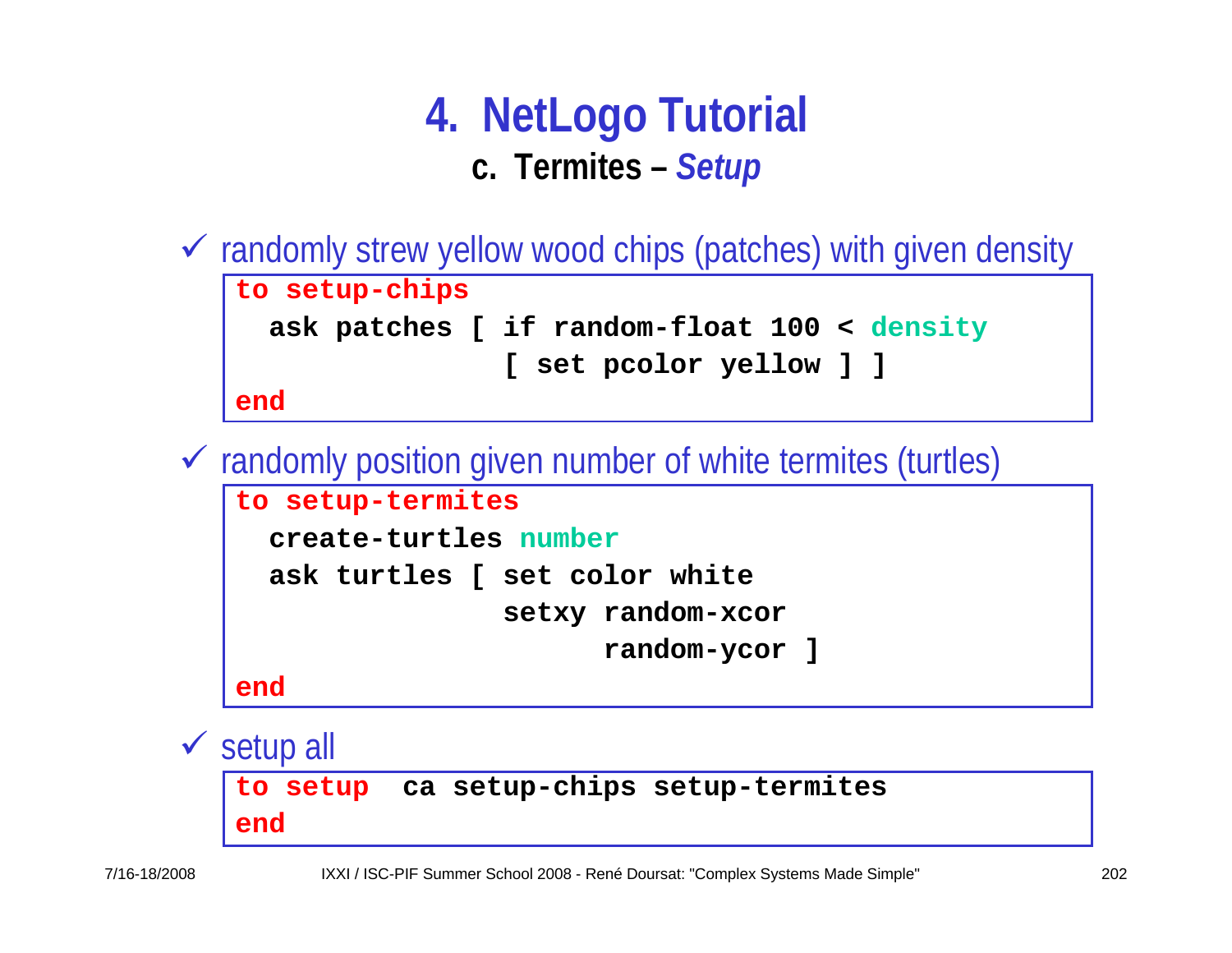### **4. NetLogo Tutorial c. Termites –** *Go*

- $\checkmark$  termites (turtles) follow 3 rules:
	- 1. look around for a wood chip and pick it up
	- 2. look around for a pile of wood chips
	- 3. look around for an empty spot in the pile and drop off the chip

| to go         | ; turtle code |  |
|---------------|---------------|--|
| pick-up-chip  |               |  |
| find-new-pile |               |  |
| drop-off-chip |               |  |
| end           |               |  |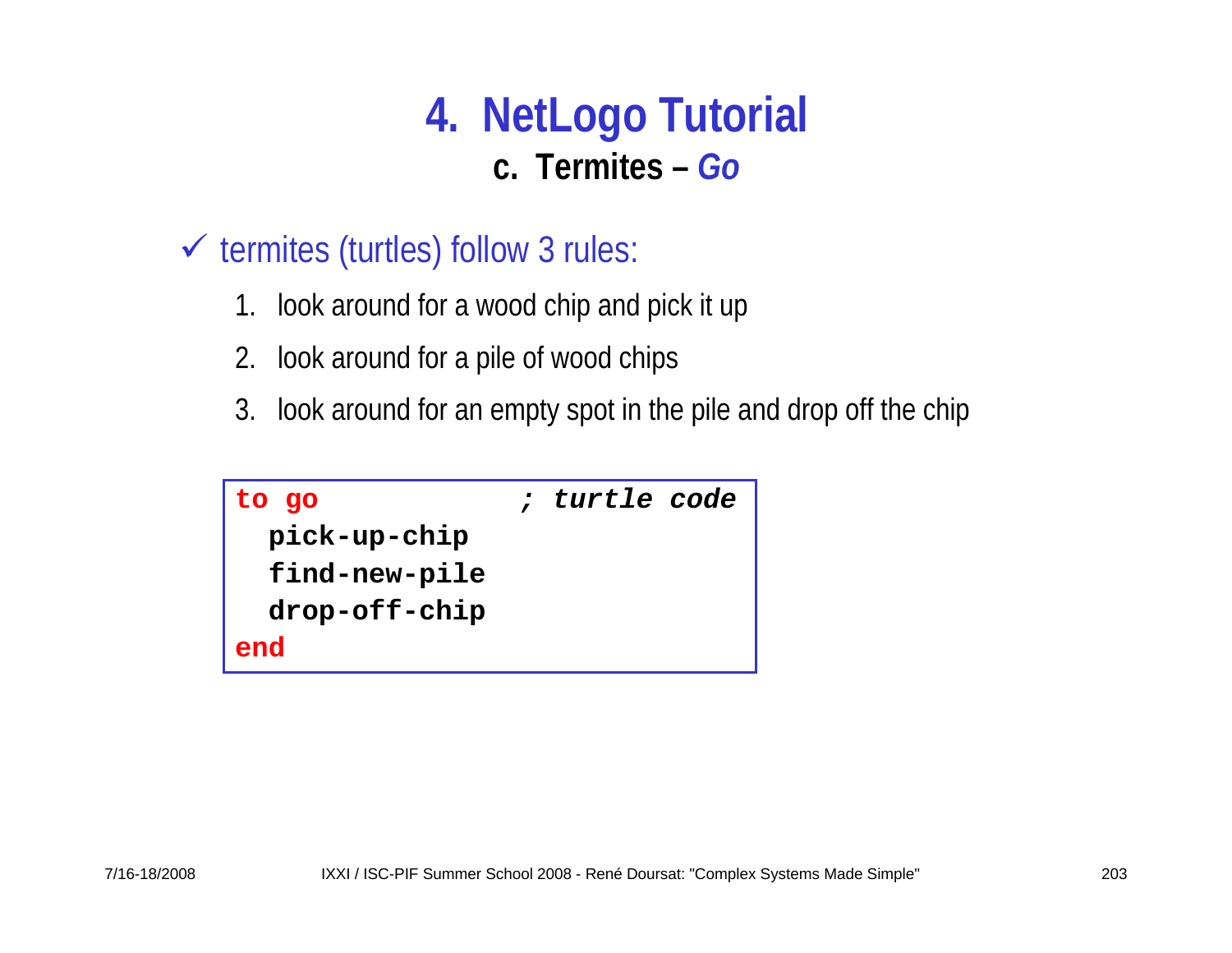### **4. NetLogo Tutorial c. Termites –** *Go: explore*

 $\checkmark$  termites (turtles) explore the environment through random walk

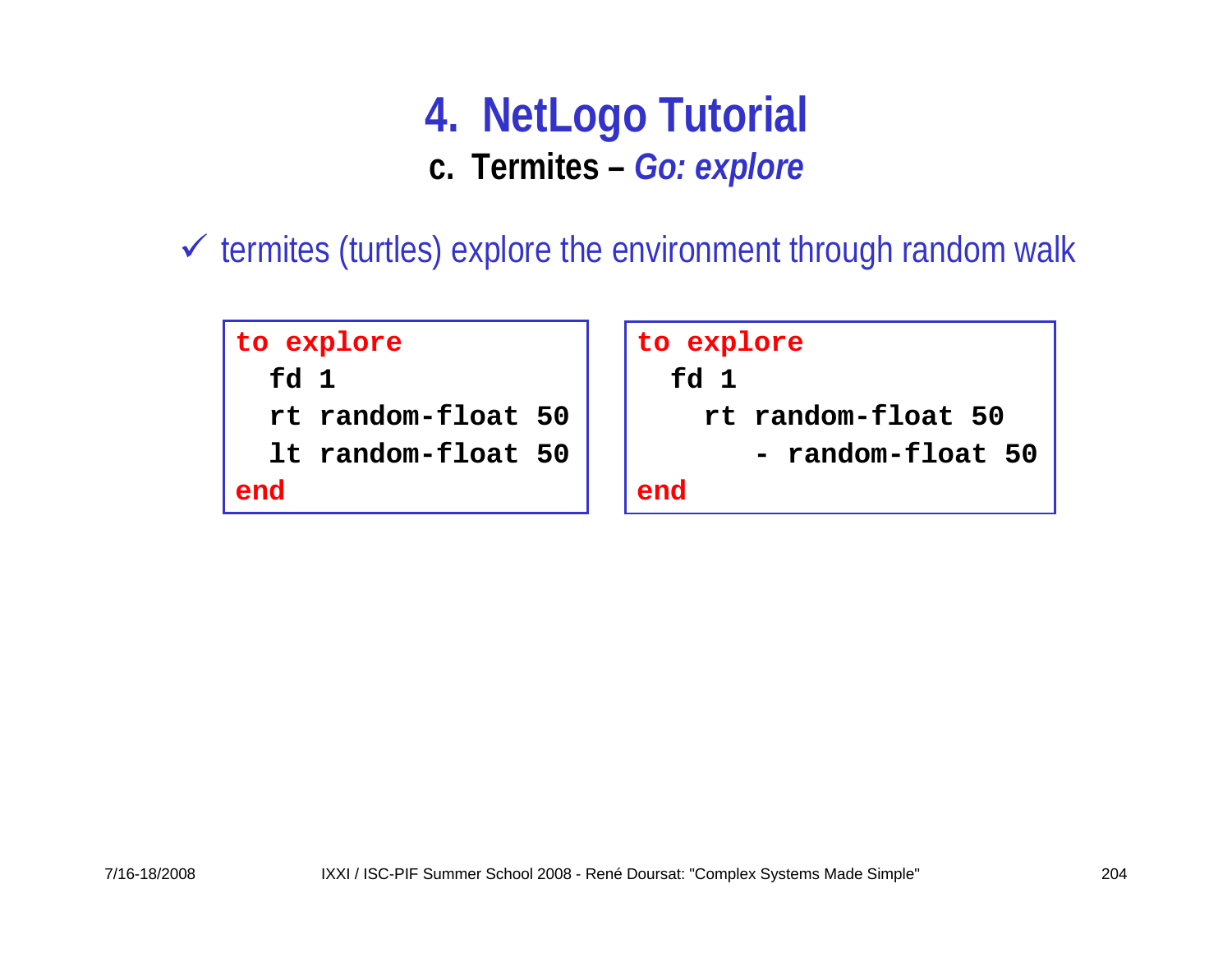## **4. NetLogo Tutorial c. Termites –** *Go: pick up chip*

 $\checkmark$  find a wood chip, pick it up and turn orange (recursive versions)



 $\rightarrow$  nonrecursive version

```
to pick-up-chip
 while [ pcolor != yellow ]
    [ explore ]
  stamp black
  set color orange
end
```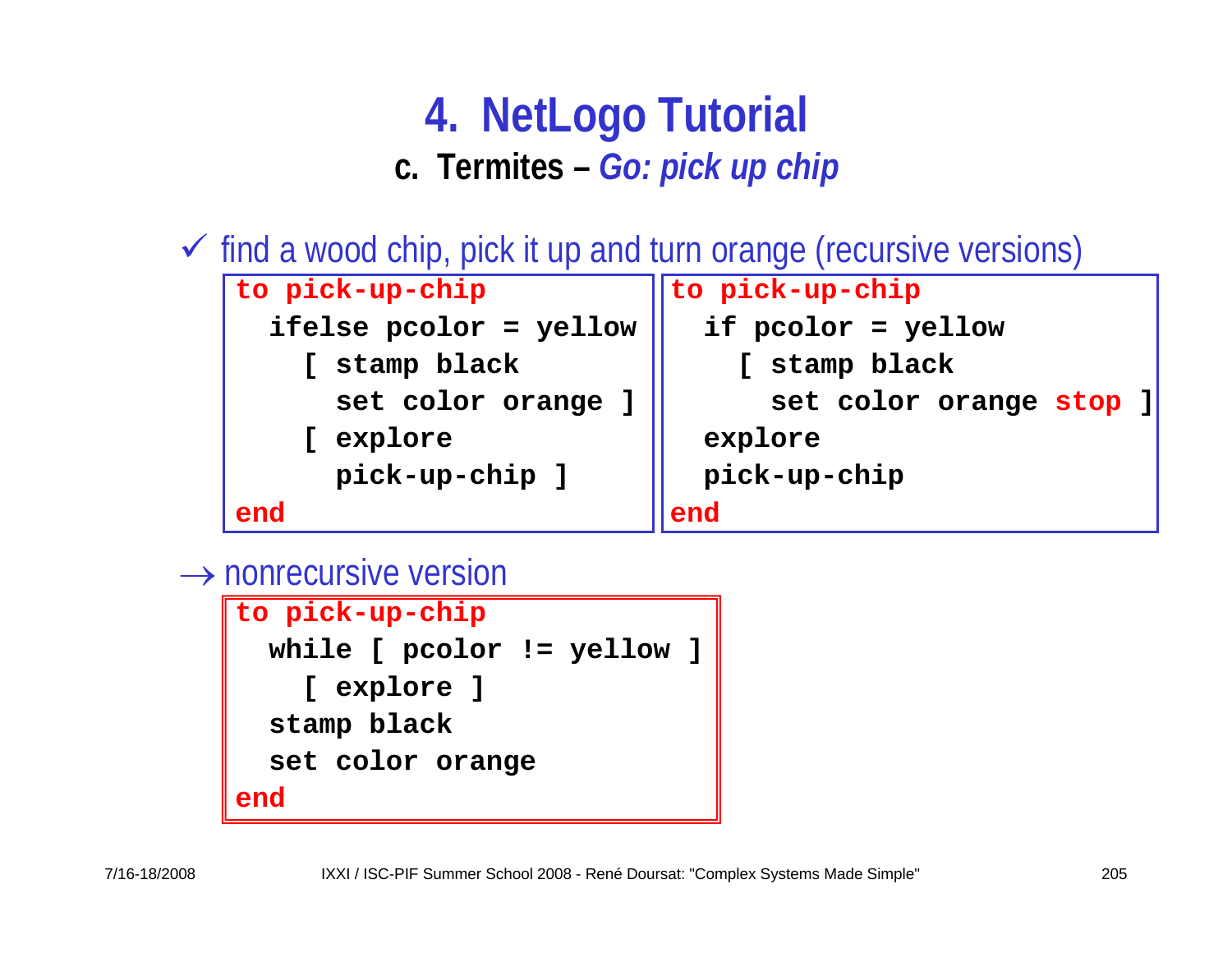### **4. NetLogo Tutorial c. Termites –** *Go: find new pile*

 $\checkmark$  find a new pile of chips (recursive versions)



```
if pcolor != yellow if pcolor = yellow [ stop ]
end end
```
 $\rightarrow$  nonrecursive version

```
to find-new-pile
 while [ pcolor != yellow ]
    [ explore ]
end
```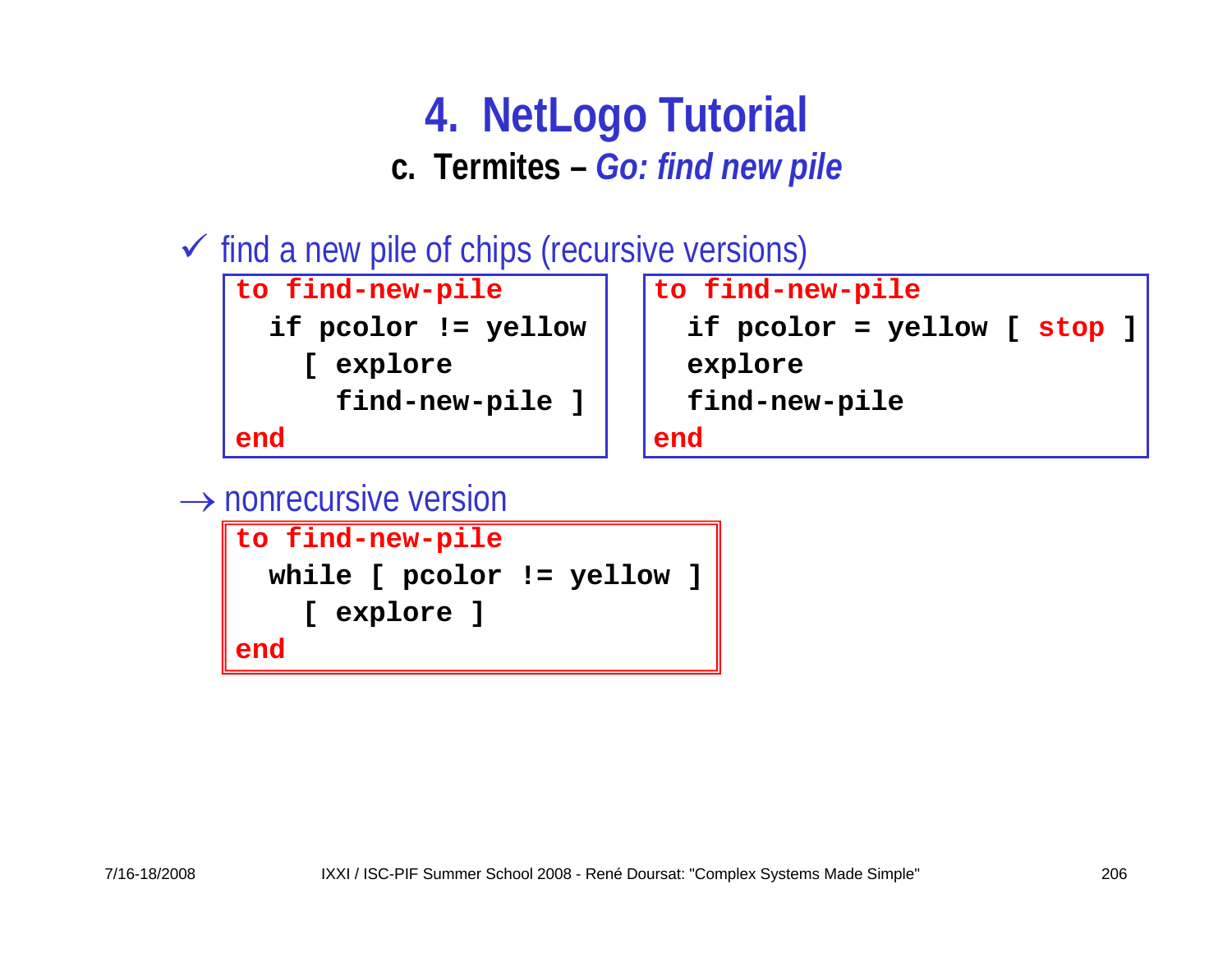### **4. NetLogo Tutorial c. Termites –** *Go: drop off chip*

 $\checkmark$  find an empty spot, drop off chip and get away (recursive versions)

```
to drop-off-chip and loss are lossed in the drop-off-chip
 ifelse pcolor = black if pcolor = black
  [ stamp yellow [ stamp yellow
   set color white \vert \vert set color white
   fd 20 ] fd 20 stop ]
  [ explore explore
   drop-off-chip ] drop-off-chip 
end end
```
#### $\rightarrow$  nonrecursive version

```
to drop-off-chip
 while [ pcolor != black ]
    [ explore ]
 stamp yellow
 set color white fd 20end
```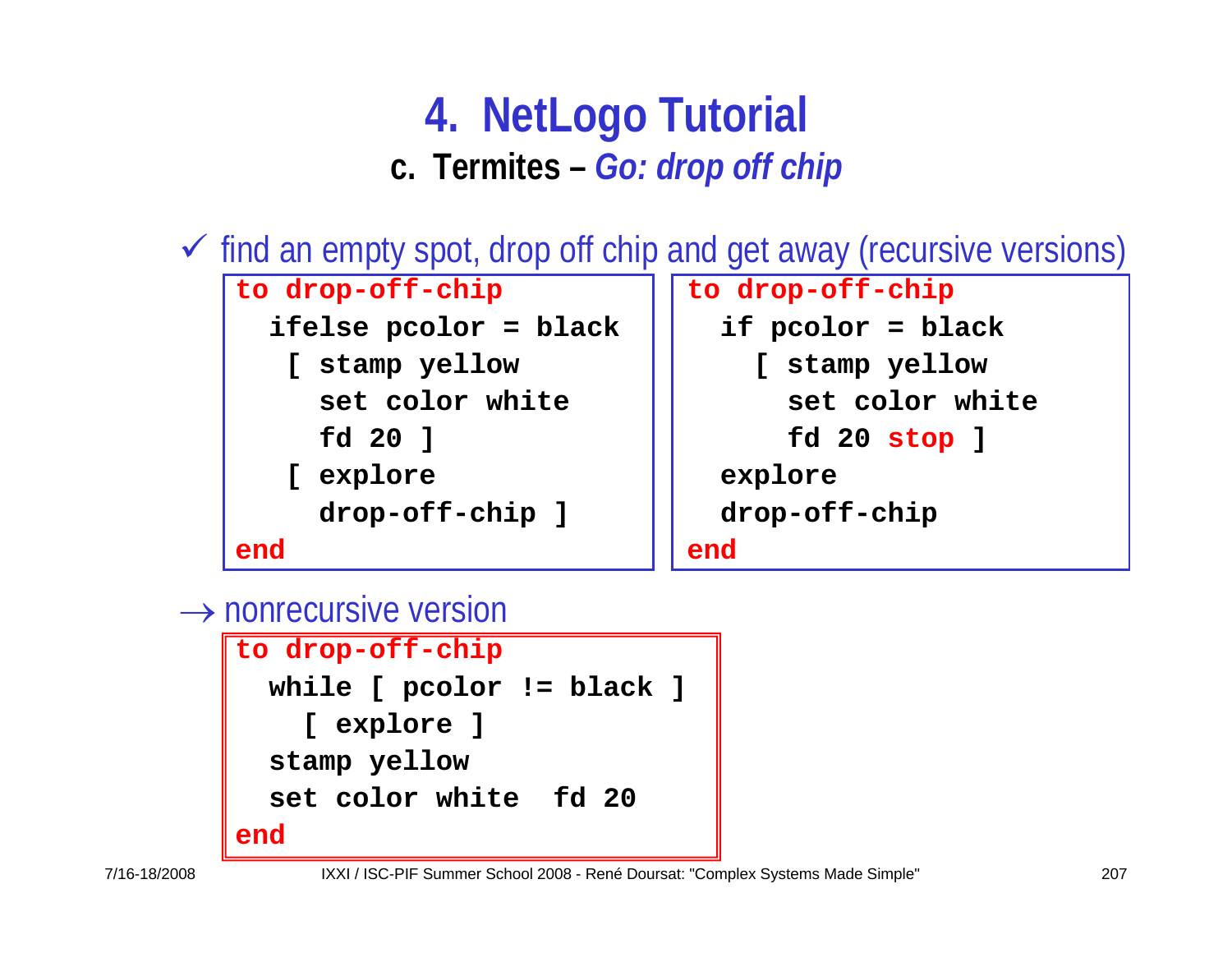### **4. NetLogo Tutorial c. Termites –** *Full code*

```
to setup
  ca setup-chips 
  setup-termites
endto setup-chips
  ask patches [
    if random-float 100 < density 
      [ set pcolor yellow ] ]
endto setup-termites
  create-turtles numberask turtles [
    set color whitesetxy random-float screen-size-x
          random-float screen-size-y ]
endto explore
  fd 1rt random-float 50lt random-float 50end
```

```
to go ; turtle code
 pick-up-chip 
 find-new-pile 
 drop-off-chip
end
```

```
to pick-up-chip
  while [ pcolor != yellow ]
    [ explore ]
  stamp black
  set color orange
```

```
end
```

```
to find-new-pile
 while [ pcolor != yellow ]
    [ explore ]
end
```

```
to drop-off-chip
 while [ pcolor != black ]
    [ explore ]
  stamp yellow
  set color whitefd 20end
```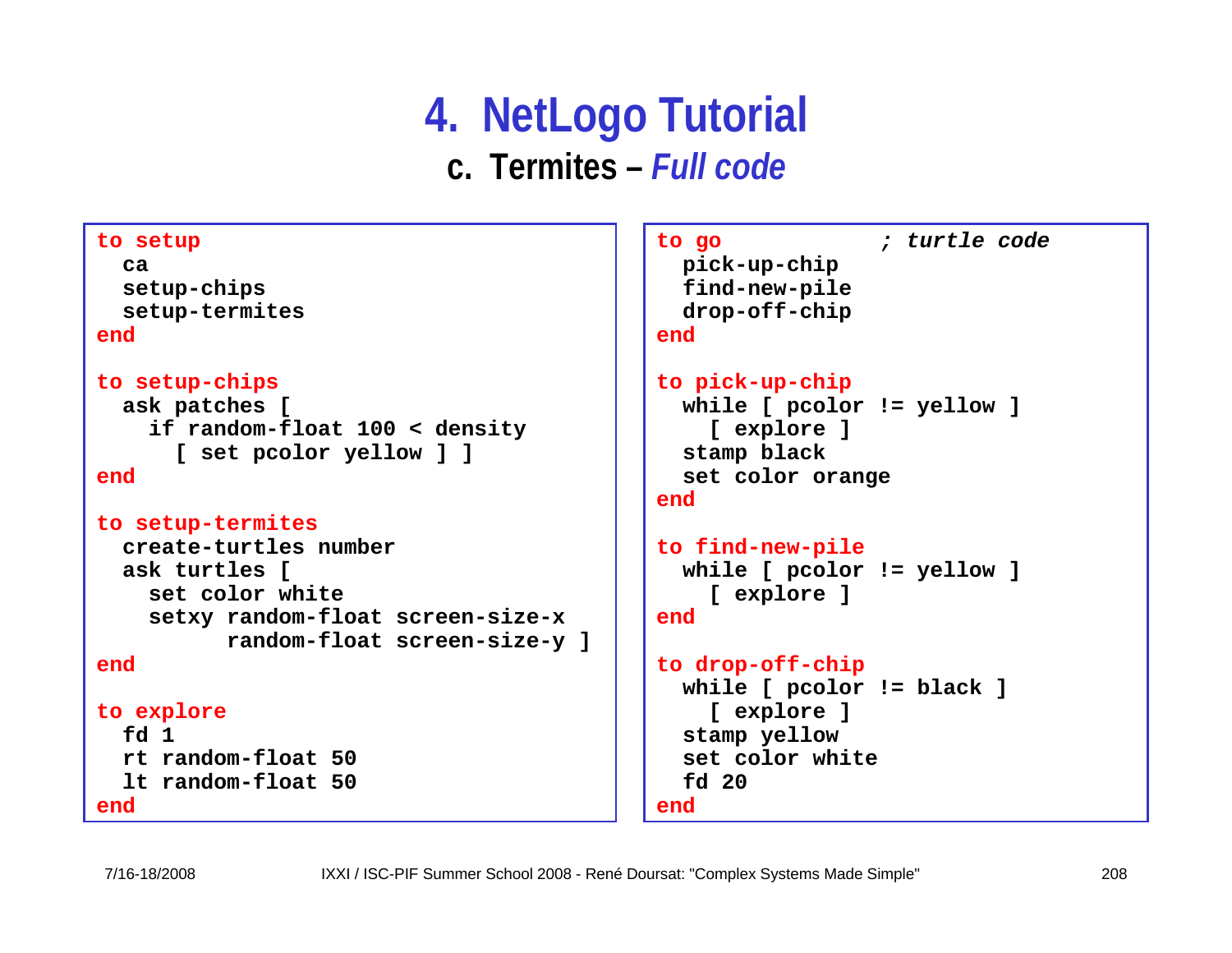### **4. NetLogo Tutorial c. Termites –** *Adding a plot*

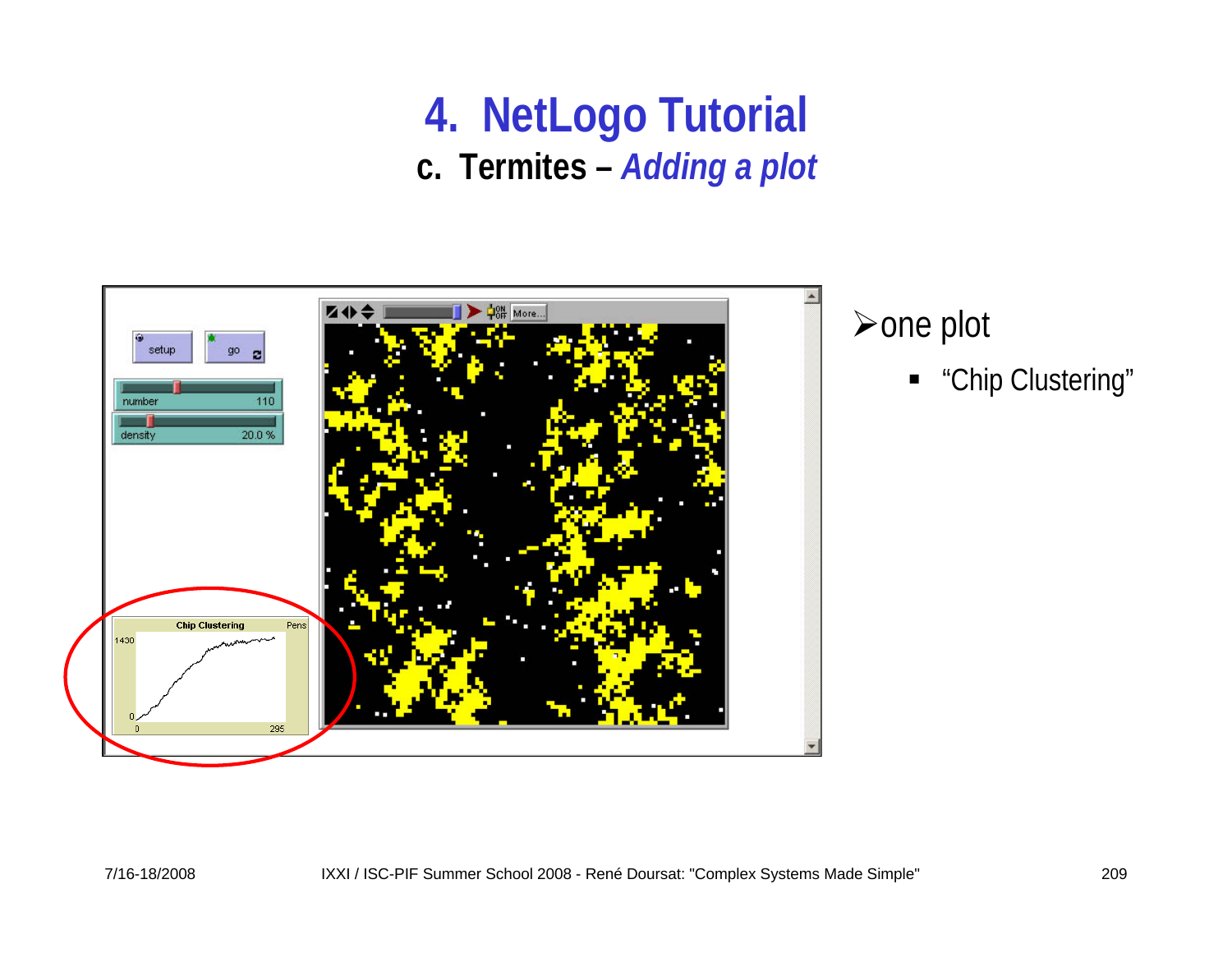## **4. NetLogo Tutorial c. Termites –** *Adding a plot*



#### 9 modifying "go" to become observer code